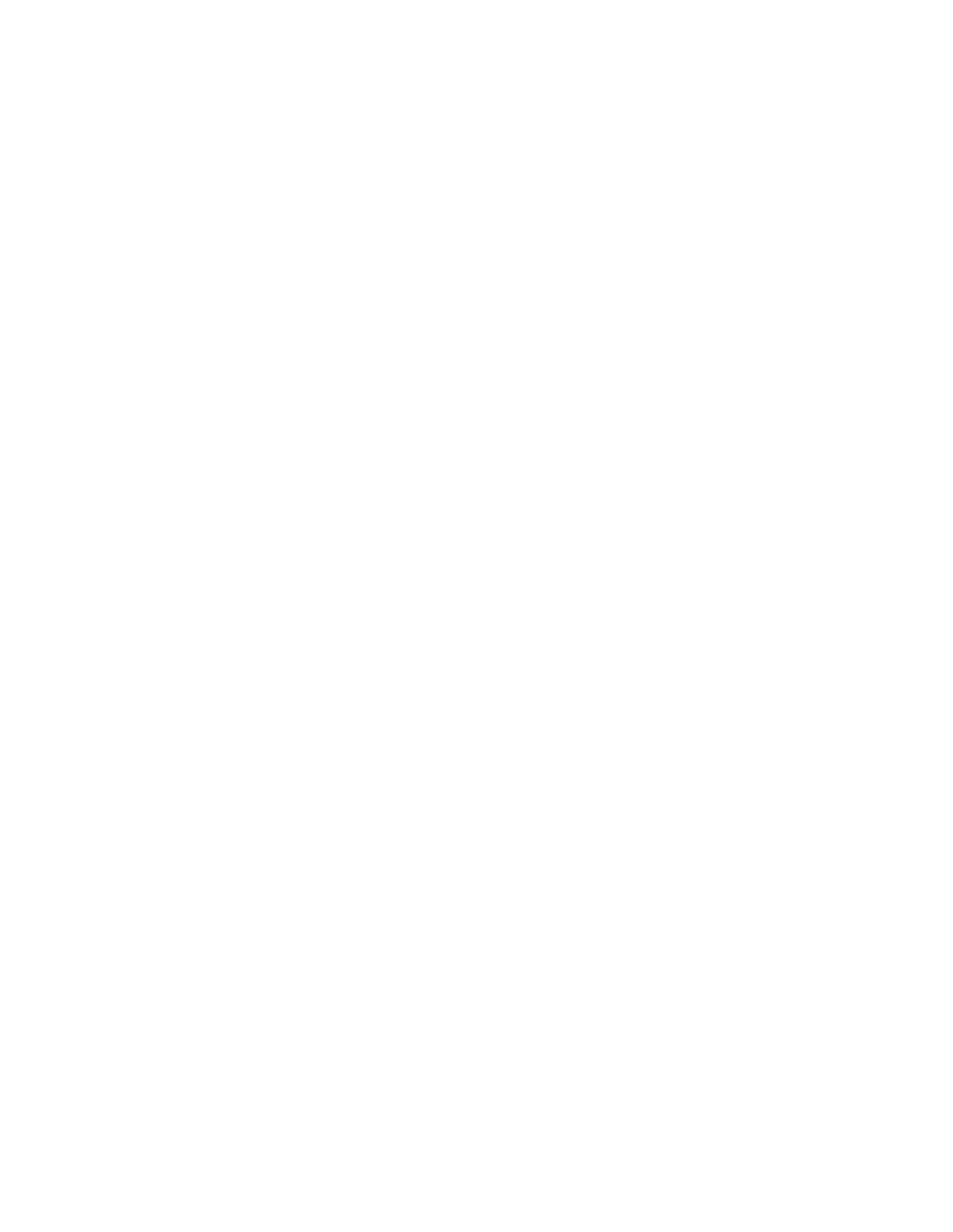# **Contents**

| Lesson One: Ensure adequate preparation to build consensus3<br>Lesson Two: Use development diplomacy to deal with fragmentation  7<br>Engaging Chinese providers, fragile states, and Arab donors  10 |
|-------------------------------------------------------------------------------------------------------------------------------------------------------------------------------------------------------|
|                                                                                                                                                                                                       |
|                                                                                                                                                                                                       |
|                                                                                                                                                                                                       |
|                                                                                                                                                                                                       |
|                                                                                                                                                                                                       |
|                                                                                                                                                                                                       |
|                                                                                                                                                                                                       |
|                                                                                                                                                                                                       |
|                                                                                                                                                                                                       |
|                                                                                                                                                                                                       |
|                                                                                                                                                                                                       |
|                                                                                                                                                                                                       |
|                                                                                                                                                                                                       |
|                                                                                                                                                                                                       |
|                                                                                                                                                                                                       |
|                                                                                                                                                                                                       |
|                                                                                                                                                                                                       |
|                                                                                                                                                                                                       |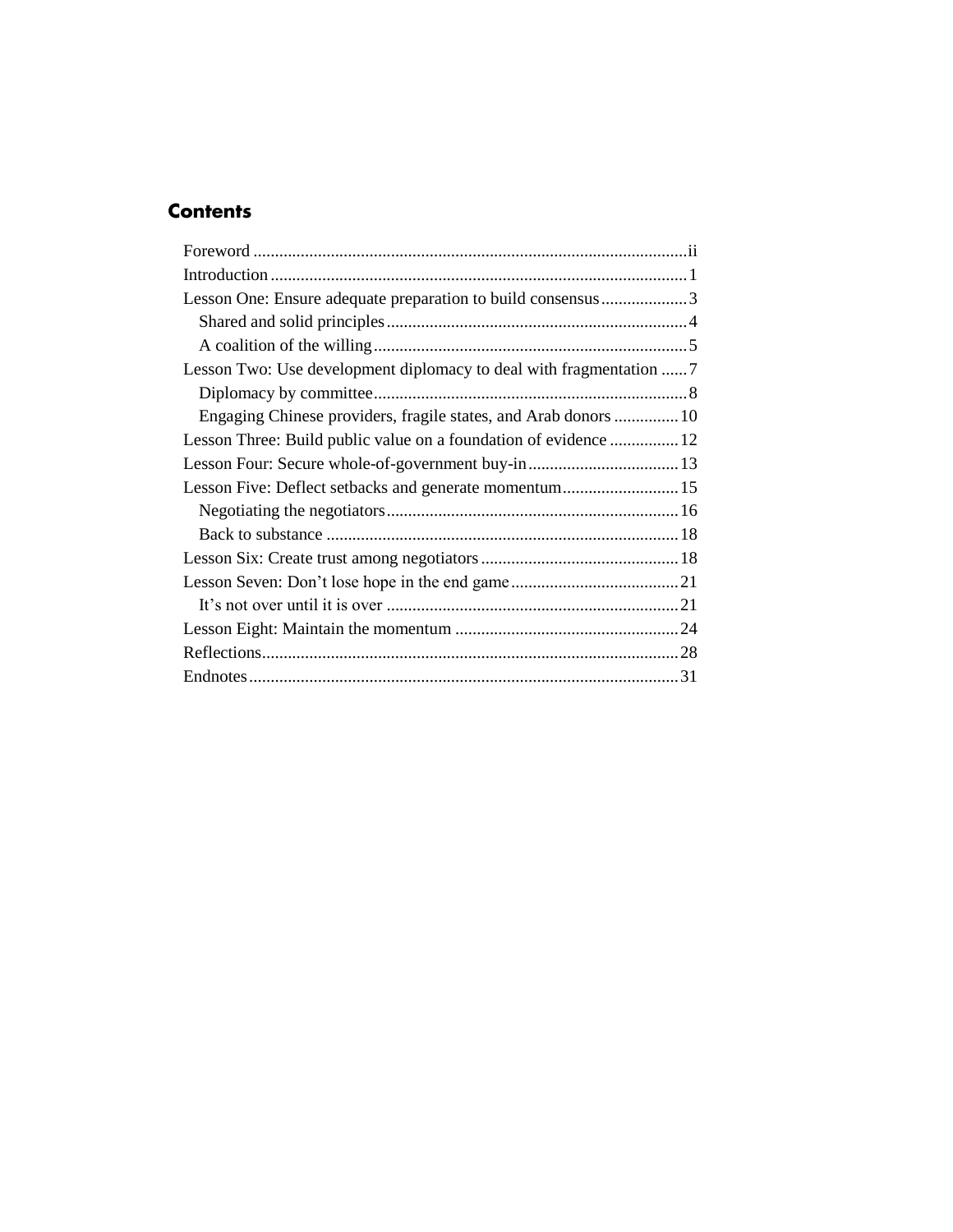## <span id="page-3-0"></span>**Foreword**

From its inception, the Center for Global Development has made its mark on issues of aid and aid effectiveness. Many of our staff and non-resident fellows—Owen Barder, Michael Clemens, William Easterly, Carol Lancaster, Ruth Levine, Todd Moss, Mead Over, David Roodman, Arvind Subramanian, and myself, too—have been key contributors to a lively debate on the question of whether and how aid and the aid system work.\*

Though we normally include in our working paper and other series only analyses by CGD staff and non-resident fellows or analyses we commission ourselves for a particular program, in this special series we are pleased to publish from time to time at our discretion papers and essays prepared outside the Center. Our aim is to share more broadly otherwise unpublished work in which authors propose new thinking about aid and the aid system and new approaches to operationalizing aid transfers. The focus will be on innovations whether in ideas or operations.

Our goal is that the Innovations in Aid series speeds and broadens access to new ideas, and contributes to more effective aid programs—public and private, bilateral and multilateral, traditional and new donors.

In this essay, Brian Atwood gives a first-hand account of the discussions at the Fourth High-Level Forum on Aid Effectiveness in Busan, South Korea. Despite some criticism that the forum did not do enough—including from my colleagues at CGD—Atwood contends that the Busan discussions achieved important breakthroughs, not least by bringing China, Brazil, and several other new donors to agree on common principles. His essay will appeal to anyone concerned with aid effectiveness and anyone interested in the nuts and bolts of reaching high-level consensus on matters of global concern.

Nancy Birdsall President Center for Global Development

[\\*http://www.cgdev.org/section/topics/aid\\_effectiveness](http://www.cgdev.org/section/topics/aid_effectiveness)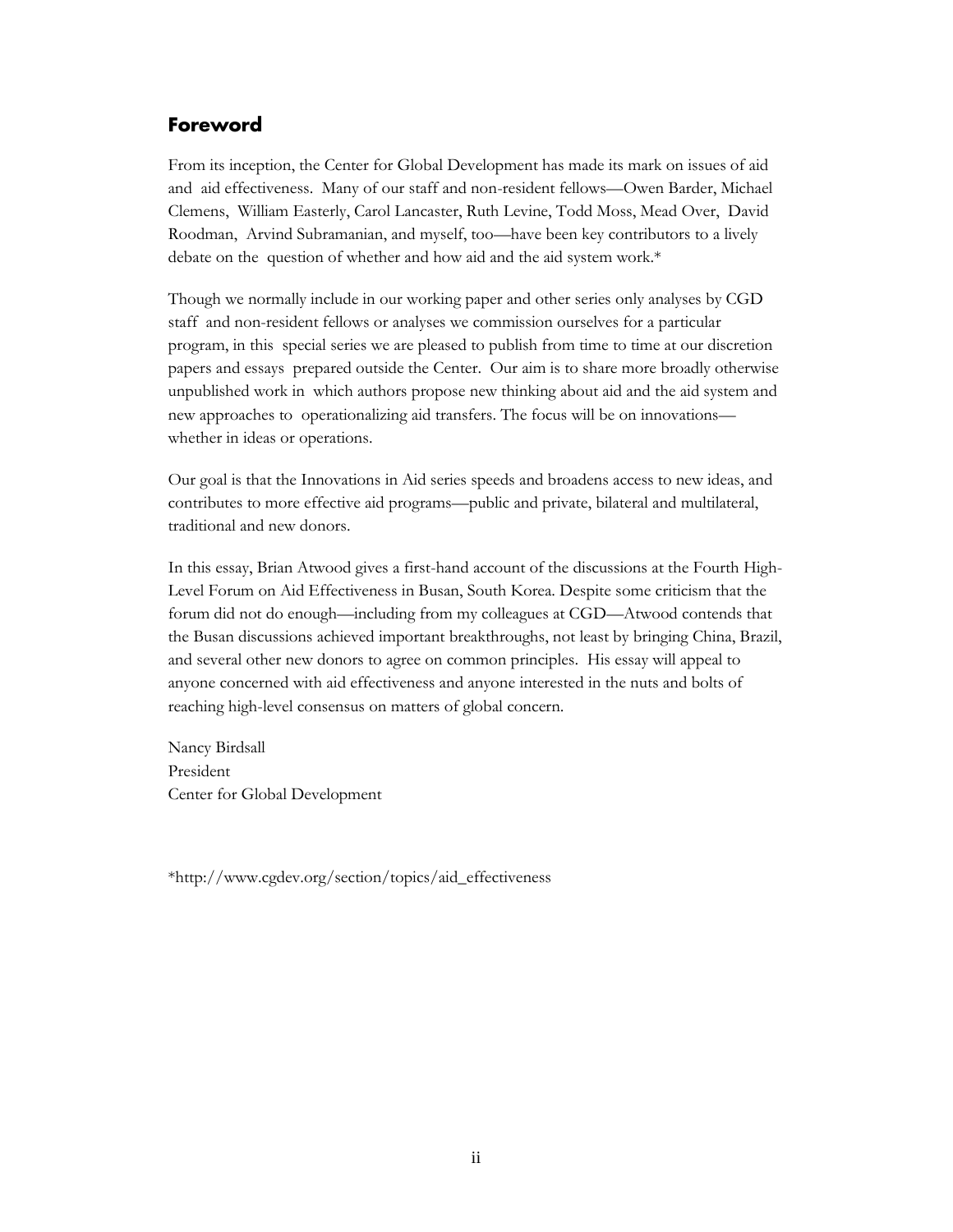#### <span id="page-4-0"></span>**Introduction**

On December 1, 2011, the final day of the Fourth High-Level Forum on Aid Effectiveness (HLF4) in Busan, Korea, 160 nations, civil society organizations, and private sector representatives endorsed an 11-page statement calling for the creation of a "global partnership for effective development cooperation."<sup>1</sup> In addition, a series of "building blocks" related to specific development issues were agreed to by coalitions of governments, civil society, parliamentarians, local officials, and the private sector. <sup>2</sup> What did it all mean? One pundit wrote: "It will take weeks, months and ultimately years before the impact of … the Busan Forum on aid effectiveness will be known." 3

It may well take years to determine the full impact of the Busan Forum, but few doubt that it represented an important turning point in the history of development cooperation. While important implementation issues remain, it seems clear now that the relationships among the many stakeholders—donors, developing countries, South-South cooperation providers , civil society, and the private sector—will change dramatically in ways that are not completely predictable. Busan also definitively shifted the discussion from "aid" to "development," a shift that has the potential to engage policymaking institutions that had previously considered development issues to be on the margin of their interests. Perhaps most important, the Busan forum created a new model for international development summits, informed by evidence, deep engagement of nongovernmental actors, and the participation of some of the world's leading luminaries.

Three previous forums on aid effectiveness sponsored by the Organisation for Economic Co-operation and Development's (OECD) Development Assistance Committee (DAC) had built a strong constituency,<sup>4</sup> but the global financial crisis of 2008–2012 transformed the debate. In this difficult period characterized by credit freezes, slowdowns in foreign direct investment, and rising food prices, growing concerns over climate change, food shortages, and security charged the atmosphere. At the same time, the development effort was being criticized for being highly fragmented and uncoordinated, and ideological divisions between "traditional donors" and those who practiced "South-South cooperation" ran deep. Yet, 2010 saw the highest level of official development assistance (ODA) ever: nearly US\$130 billion, following 5–7 percent increases over the previous five years—a full 63 percent over the previous decade—much of this to compensate for the effect of the crisis on poor nations. <sup>5</sup> In this context, it was not at all clear when planning for this forum commenced that it would be possible to address the full scope of the challenges facing the development community.

All those who were to attend the Busan Forum shared a common objective: reinvigorating efforts to achieve the Millennium Development Goals (MDGs). This could be achieved only by broadening the global development partnership to bring all providers and developing country partners into a more coordinated effort. Yet this challenge was complicated by the facts that the sponsoring organization, OECD, was not a United Nations organization and that its membership was limited to the 34 nations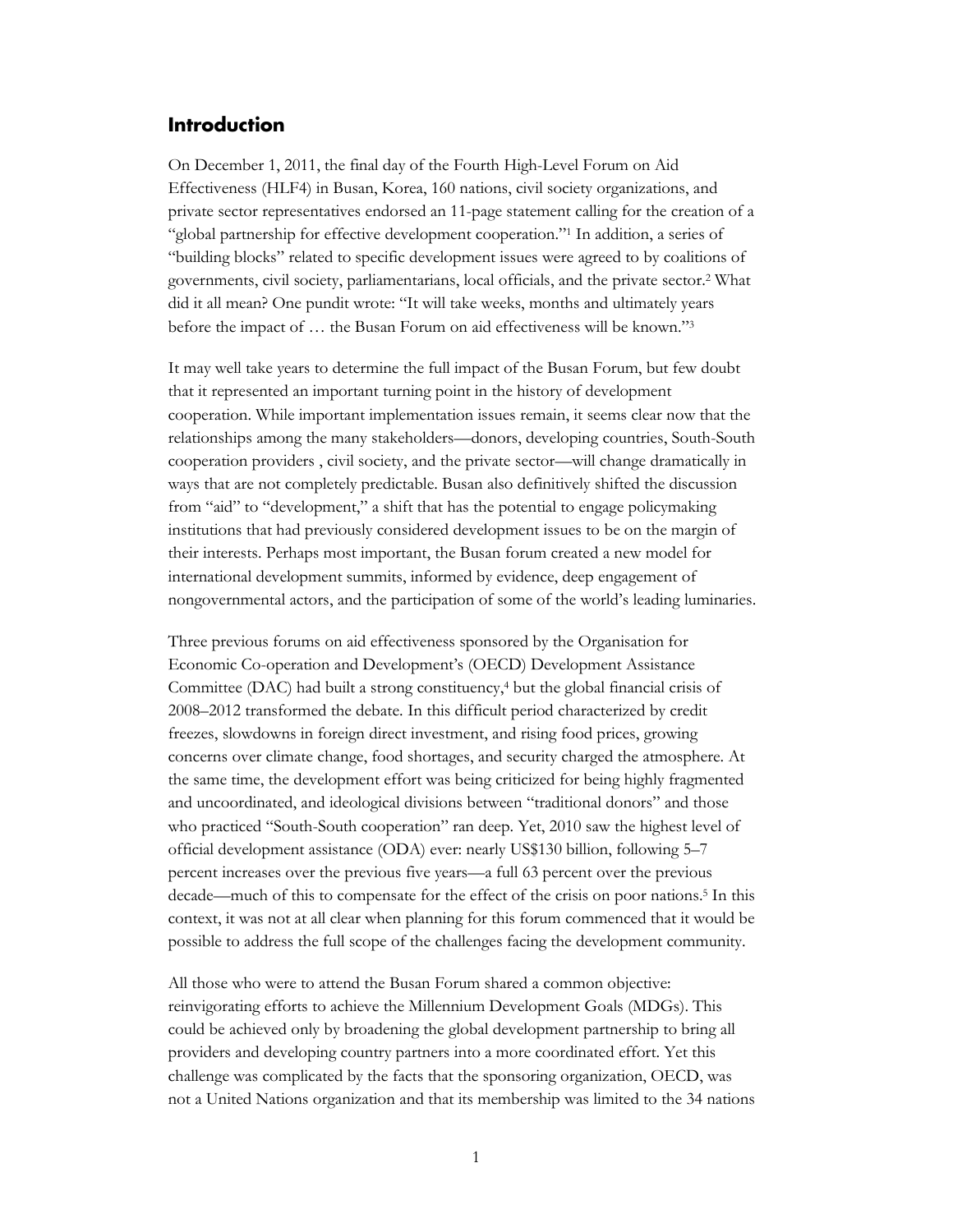that had achieved a high level of economic progress.<sup>6</sup> The DAC, the OECD committee responsible for organizing the Busan Forum, was an even more "elite" body, made up of the 24 donor nations. <sup>7</sup> The three previous aid effectiveness forums—in Rome in 2003, Paris in 2005, and Accra in 2008—had begun to engage the low- and middle-income countries and civil society, but it was still widely recognized that the donors had driven the agenda. The new emerging economies of Brazil, Russia, India, and China (known as BRIC) had kept these meetings at arm's length. South Africa, which was added to BRIC in 2010, making it BRICS, and Indonesia, were active participants in the effectiveness forums from the beginning, seeing themselves initially as recipients, though later they became "recipient/providers."

Overcoming these obstacles and achieving a new partnership in the development field would require a different approach. The OECD–DAC was, in a sense, both part of the solution and part of the problem. How could this narrowly defined "donors' club" overcome the polarized and ideological debates so characteristic of global politics to produce an agreement of any real public value? How could this government-oriented membership body meaningfully involve thousands of civil society organizations and the world's most important private sector organizations? How could a series of international meetings with a narrowly defined effectiveness agenda produce a much broader agreement to address "the interdependence and coherence of all public policies" that affect development and poverty?<sup>8</sup> Finally, how would the OECD–DAC and its Working Party on Aid Effectiveness overcome the polarized debates that characterize many international meetings to secure the endorsement by key emerging nations of an agreement to create a new global partnership for development cooperation?<sup>9</sup>

While preparations for the Busan Forum involved a number of technical aspects, the difference between success and failure meant combining evidence of a highly technical nature with political and diplomatic acumen. A body of data related to compliance with commitments made by donors at the previous forums in Paris and Accra was compiled and analyzed, but it wasn't at all clear that this evidence would serve the purpose of broadening the global partnership.<sup>10</sup> In the absence of the right political context, it could well have contributed to even more polarization.

It is a common misconception that development policy is apolitical, that it is an arcane field occupying the soft side of global relations and international security. Development professionals often contribute to this mistaken view by rejecting the political dimension, preferring to place emphasis on the humanitarian aspects of their work. While there is no denying the humanitarian dimension, development cooperation is fundamentally political. It occurs at the juncture of a government's relationship with its own people and with its sovereign or civil society partners. The goal of development is to change society for the better—put simply, to increase the value of "land, labor and capital."<sup>11</sup> Addressing the political nature of development was, therefore, key to understanding why the global debate was so polarized along ideological lines. Assessing the global political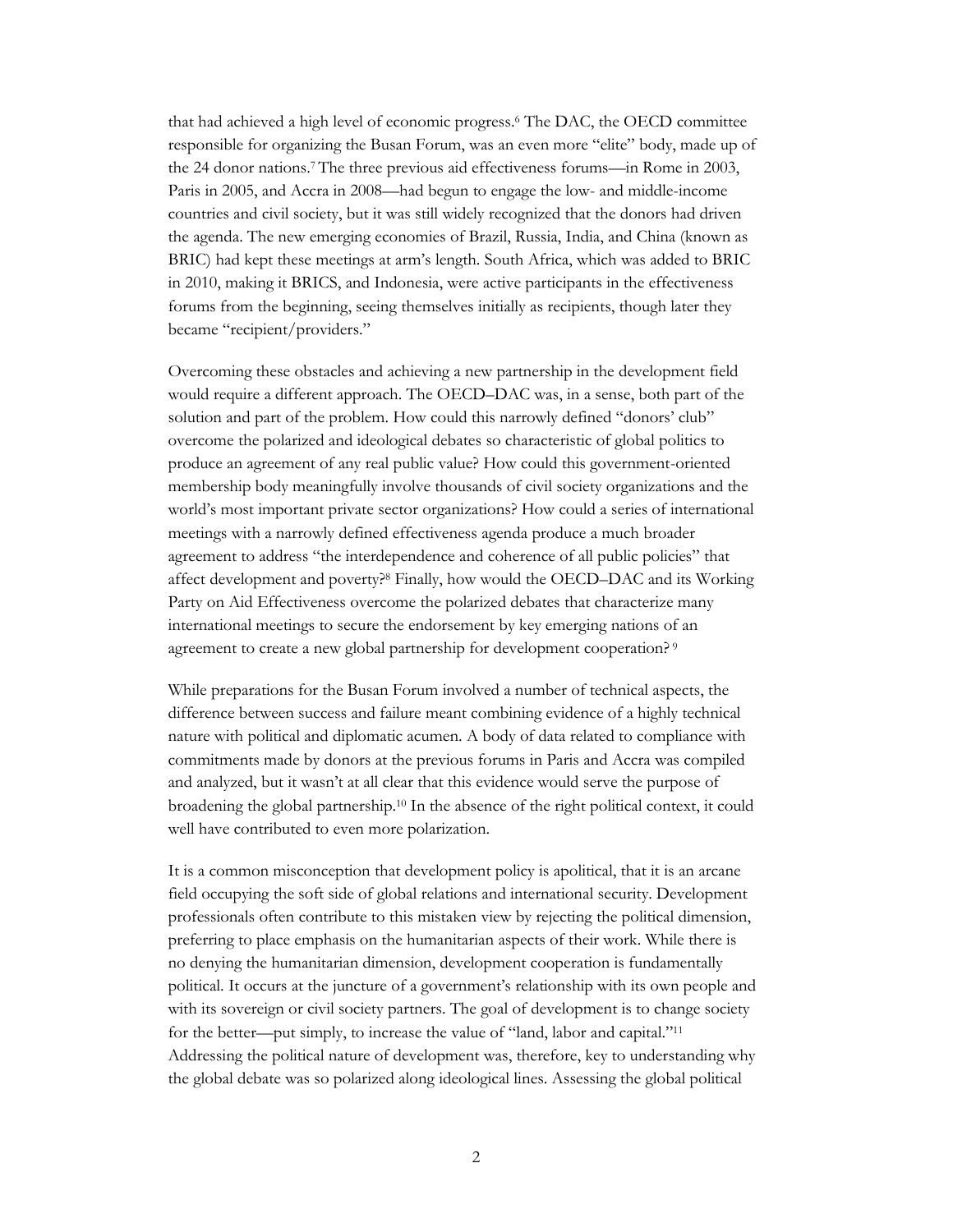scene and the North-South divide became a vital factor in overcoming old prejudices on the road to Busan.

While international conferences on issues as diverse as children, gender equality, climate change, and population are quite commonplace, little has been written about the process by which the outcome is achieved. <sup>12</sup> This paper analyzes how the process of preparing for Busan was used to overcome political opposition and to create trust among diverse actors. The introduction of empirical evidence in a timely manner and the effort to place that evidence in context contributed to the prospects for success. This paper is intended to provide students of international affairs and development a better understanding of how consensus is reached among nations, institutions, and individuals with diverse interests, orientations, and personalities. It is a story of how a unique organizational entity, the DAC and its member states, backed by a highly competent secretariat and strong leadership at many levels, exercised effective leadership at critical moments to achieve a positive outcome. 13

## <span id="page-6-0"></span>**Lesson One: Ensure adequate preparation to build consensus**

The Busan consensus started forming more than 15 years ago. The idea that the transfer of official development assistance could be more efficient in achieving measurable results grew out of an initiative started in the mid-1990s by the development ministers and agency heads of donor nations, the so-called high-level members of the DAC. At that time, I was one of these individuals, serving under President William Clinton as administrator of the U.S. Agency for International Development.<sup>14</sup> I and my colleagues from key DAC member states were frustrated that the debate over the volume of ODA rarely included our common goals. We wanted to define the objectives of the development community in a politically salient way. Thus, a two-year process began that would culminate in the report entitled "Shaping the 21st Century: The Contribution of Development Co-operation*.*" <sup>15</sup> This publication built on the agreement that had already been reached at various UN conferences on development goals, and it added one on eliminating one-half of extreme poverty (which was later to become controversial because it had not received a UN endorsement). Despite the many UN-endorsed components, it was still not easy to come up with a set of agreed-upon goals. It involved negotiation among nations with differing approaches and interests. When the report was finally agreed on and published, it produced a sea change in how donors and partners saw their responsibilities.

Most important, a goals statement of this type implied the need for accountability. Thus began a long struggle to unlock the insights needed to measure effectiveness. When in 2000, the goals of the "Shaping the 21st Century" report became the basis of the United Nations' Millennium Declaration and its MDGs, the stakes were raised even higher, and the achievement of tangible results became an international pursuit. 16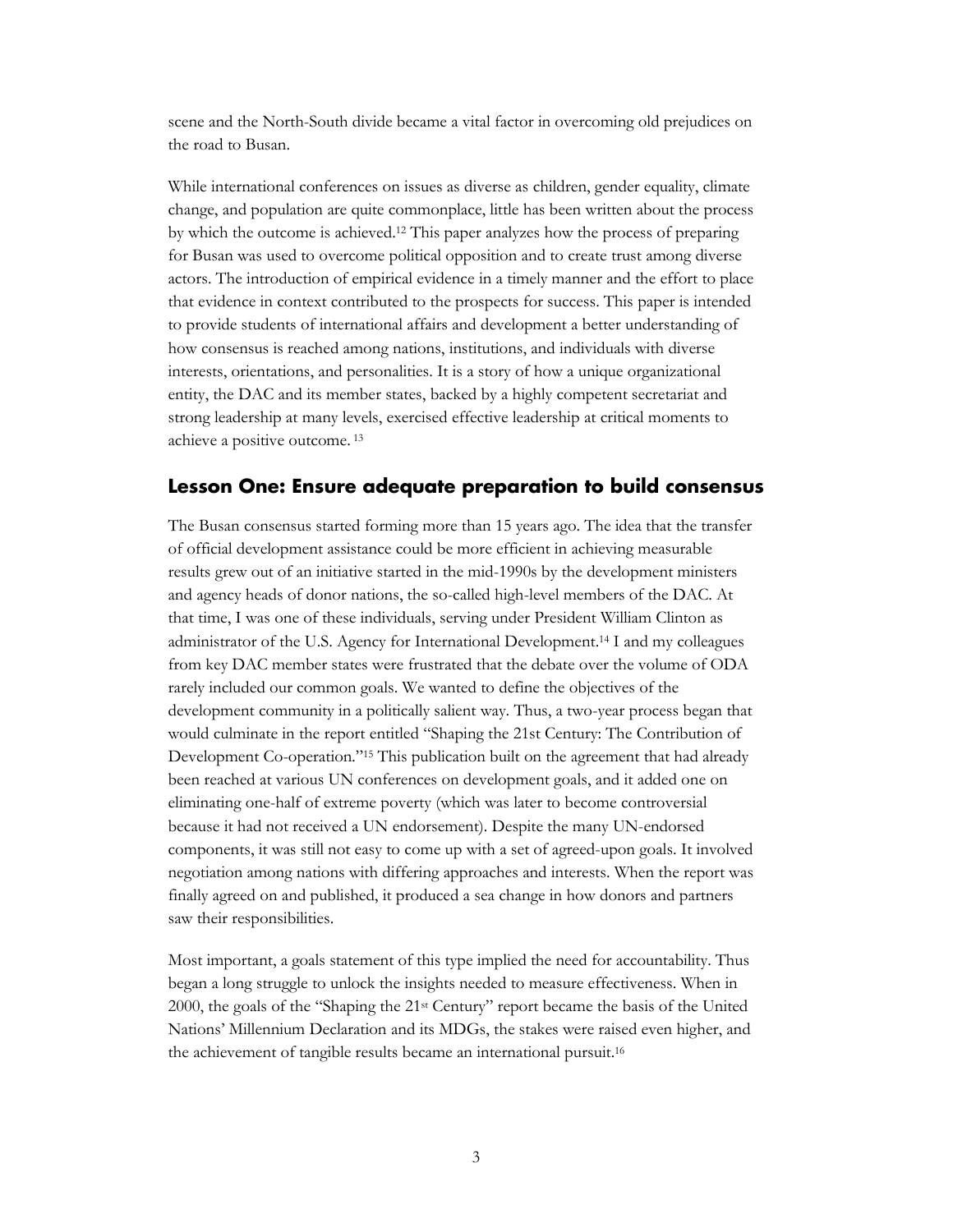#### <span id="page-7-0"></span>**Shared and solid principles**

In March 2002, a statement issued by heads of state and government at the Monterrey Summit on Financing for Development underscored the need to emphasize the quality of official development assistance as well as commitments to increase its volume.<sup>17</sup> The communiqué coming out of Monterrey cited an accumulating body of evidence demonstrating that increased resources were not necessarily translating into enhanced performance. This led to multiple studies and ongoing consultations with partners in the developing world.

This encouraged the DAC to plan a series of forums on aid effectiveness. At the first High-Level Forum in Rome (2003), less than a year after the Monterrey Summit, the focus was on "harmonization." <sup>18</sup> This subject grew out of donors' growing awareness of the major burden they were placing on their developing country partners with their many and varied reporting requirements. The countries were spending their time trying to satisfy these requirements rather than planning and implementing their own development strategies. While the Rome meeting produced little concrete progress, it launched a serious effort to understand what was effective and what was not in terms of development cooperation. In Rome, for the first time, donors formally acknowledged that they were "aware of partner country concerns that donors' practices do not always fit well with national development priorities…" This acknowledgement was followed by a commitment "to improve our effectiveness on the ground."<sup>19</sup>

The Paris High-Level Forum in 2005 vastly expanded the scope of the aid effectiveness agenda. <sup>20</sup> The meeting was heavily influenced by donor studies undertaken by the DAC and various development think tanks. The concepts developed conceded an important criticism: that aid had created dependency issues that inhibited development. The thrust of the outcome document of this forum—the Paris Declaration—was to ensure that the responsibility for development was shared with developing countries and that country ownership was needed to achieve buy-in and mutual accountability.

This concept of "local ownership" meant aligning ODA with homemade strategies. It meant being more predictable so that governments could do forward planning. It meant doing a better job of measuring results against country strategies. And it meant being more transparent in reporting flows of resources. There was consensus among donors that these moves were needed, but little understanding of how very difficult moving in this direction would be, both for the risk-averse donors and their limited-capacity partners.

Though based to a large extent on donor experience, the so-called Paris principles—the aid effectiveness principles the Paris Declaration put forward—over time began to strike a responsive chord with many developing country partners. <sup>21</sup> In the next forum in Accra, Ghana, an increasing number of these partners insisted on being heard. They wanted an "agenda for action" on unfulfilled Paris Declaration commitments, expressing concern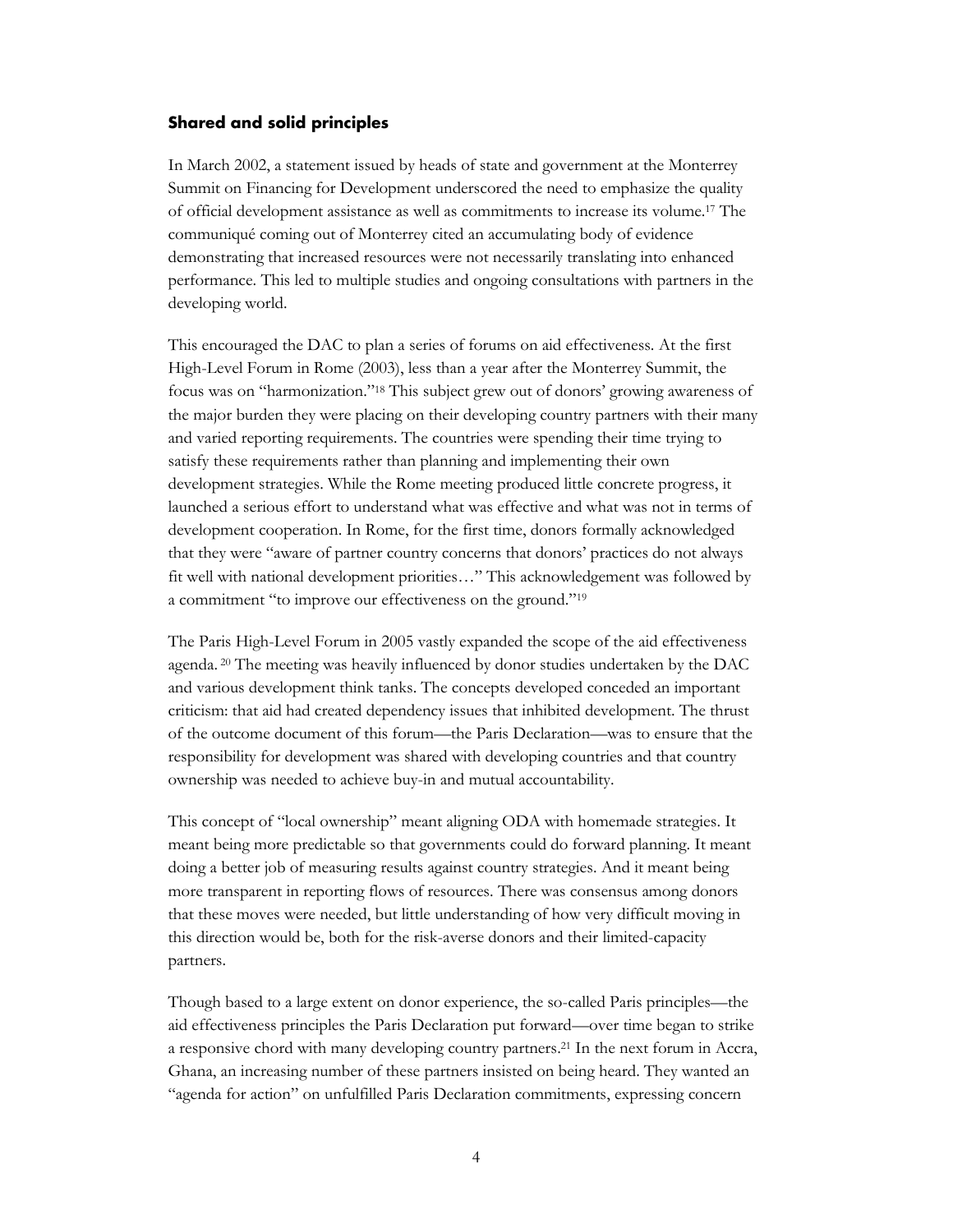that donors were not making greater use of developing countries' own systems, for example. They also began to voice concerns that despite promises to "untie aid," it was still given with conditions specifying where goods and services must be procured, was often nontransparent, and sometimes even led to in-country double counting by donors to please single-interest constuencies. The developing countries wanted more predictability in ODA flows and continued engagement with the monitoring system that gave them the evidence they needed to create peer pressure and ensure compliance. Most donor government development ministries and agencies, under increasing pressure to produce results, wanted much the same thing. These demands were summed up in the Accra Agenda for Action, which helped to keep up the momentum for reform, although it still lacked full buy-in from all stakeholders and, most important, from other parts of donor governments.<sup>22</sup> For the first time, however, we saw real negotiations among donors, partners, and civil society. Participants were taking this seriously and also appreciating the need for compromise.

The Accra Forum involved more developing countries than the one in Paris, partly because it had become clear that the effectiveness agenda would serve the mutual interests of donors and recipients. Likewise, Accra began to engage civil society organizations for the first time. These important cooperation partners had real counterpart links to partner-country institutions and, despite their natural inclination to keep governments at arm's length, they began to embrace effectiveness principles and see the benefits of aligning themselves better with country strategies. At the same time, as we shall see, the CSOs wanted the Paris principle of "ownership" defined more broadly to include all of society, not just government.

#### <span id="page-8-0"></span>**A coalition of the willing**

The Working Party on Aid Effectiveness (the WP-EFF), a unique creation of the DAC, was the body behind the agendas for the HLF series. Over time, the WP- EFF was expanded to include more developing countries and, following Accra, a very active civil society.<sup>23</sup> Accra also acknowledged (albeit with some reluctance on the part of a few traditional donors) the value of South-South cooperation. In the lead-up to Busan, a task team was formed to explore South-South cooperation, while the series of "clusters" set up after Accra to help spearhead the implementation of commitments examined issues as varied as the effectiveness of state institutions, transparency, tied aid, fragmentation, the division of labor among development actors, and results measurement. Operating with a good portion of the DAC budget, the pre-Busan WP-EFF also included the UN, the World Bank, regional banks, and groupings of regional organizations such as the African Union. The UN Development Programme (UNDP) was an important partner , handling many of the arrangements to facilitate the participation of developing countries. It had also been a crucial partner in the roll-out of the Survey on Monitoring the Paris Declaration, giving global reach to a process supported by a relatively small secretariat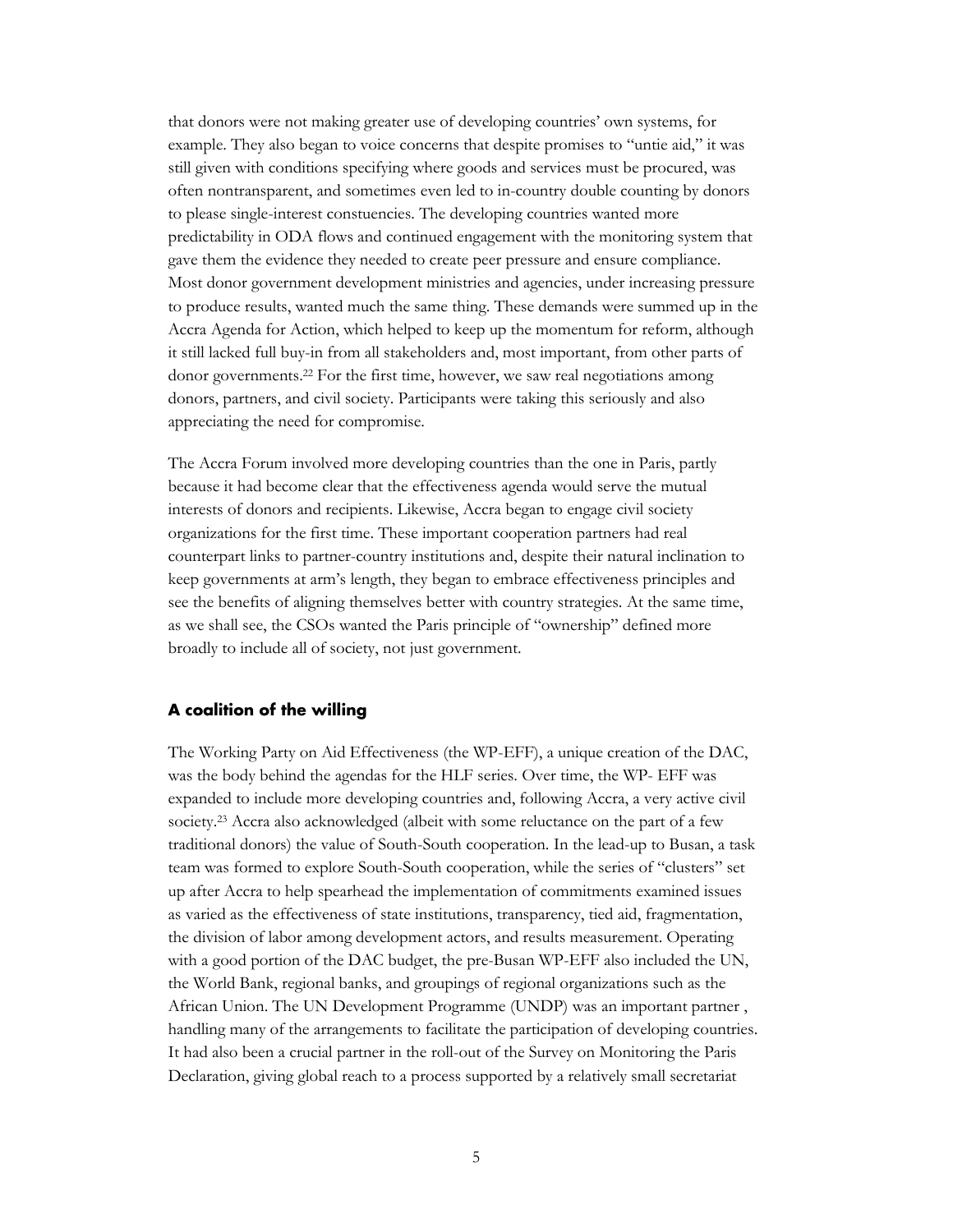based in Paris. The alliance with UNDP was to become increasingly important as the Busan meeting drew near.

The co-chairs of the WP-EFF played a vital role. Talaat Abdel-Malek of Egypt, who had represented developing country partners in Accra, served with distinction and strong credibility throughout. Koos Richelle of the Netherlands, a senior official of the European Commission, was co-chair until the beginning of 2011, when he stepped down to take another position at the Commission. He was replaced by the former Development Minister of the Netherlands, Bert Koenders, who brought his experience at Accra and his considerable political skills to the mix until he also had to step down to become an Under Secretary General of the UN with responsibility for the Côte d'Ivoire crisis.

Abdel-Malek and Koenders complemented one another. The first was an academic and a development professional with strong technical credentials and a developing nation perspective. The other was a politician, a serious one who understood the substance of the development agenda. Koenders also appreciated the pressures that development ministries were facing in the political arena. Both co-chairs were committed to progress and impatient with any sign of foot dragging.

With the resources and strong political backing of the DAC, the OECD's Development Co-operation Directorate (DCD) housed the secretariat to the WP-EFF, which went on to play a lead role in organizing the Busan Forum. The flexibility and adaptability of the OECD as an institution, and the DAC's desire to ensure the participation of developing countries as equals in this body, were important features in the creation of this coalition. In contrast with other international forums the relative informality of WP-EFF, and its focus on ministries of finance and development, rather than foreign affairs, created a unique space for dialogue within the international system.

Developing countries were embracing this forum. The emphasis placed on data and rigorous analysis by OECD and the DAC helped to bring to this coalition the sort of evidence base and "soft law" approaches to working that it might not have found had it been anchored in a different institutional space. The DAC, and the staff working in the WP-EFF secretariat, ably led by Brenda Killen, understood that providing a neutral support facility was important if the WP-EFF was to function as a credible platform for dialogue. While it was a subsidiary body of the DAC, and heavily financed by it, the WP-EFF was highly independent (though that did not prevent governments such as Brazil from keeping it at arm's length because of its OECD-DAC connection). The secretariat went to great lengths to promote inclusiveness and transparency in the working methods of the WP-EFF – features that were central to our achievements in Busan. Developing countries saw the benefits of engaging in an informal setting with donors, other partners, civil society, and the secretariat's team of development professionals. The OECD/DAC was an organization that was not itself directly involved in aid delivery, and so could bring a degree of objectivity to discussions on challenges at the country level.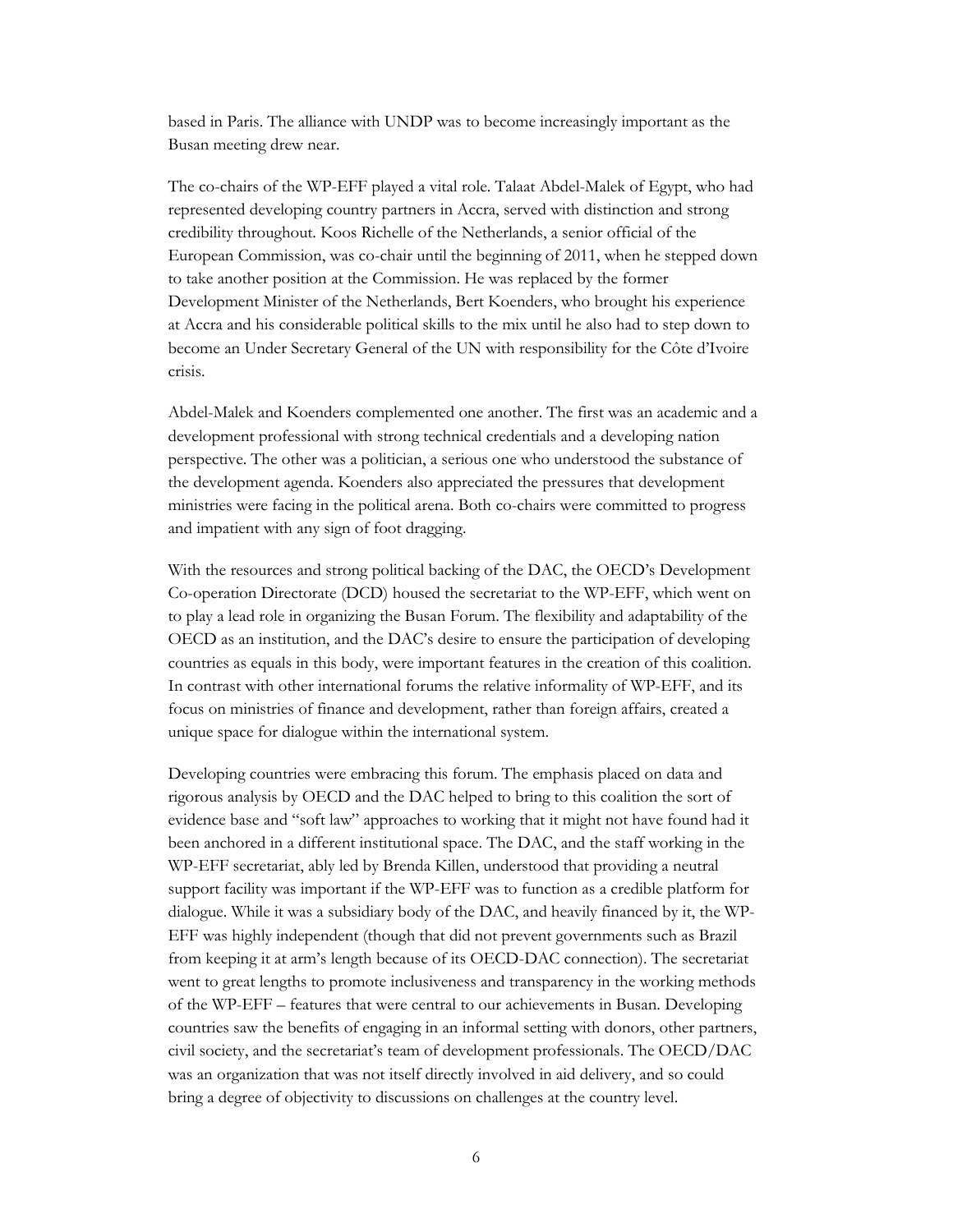By the beginning of 2011, a great deal of progress had already been made by the Working Party and its many subgroups.

In the previous year, the DAC itself had recognized that the Busan Forum would take place in a vastly changed global environment. Yet few steps had been taken to act on this knowledge. Some DAC members worried that even recognizing the existence of South-South cooperation would begin to undermine the high standards the DAC had set for itself. It did not help that the economies of the developed world were experiencing the effects of financial crisis and negative demographic growth, and that this was beginning to pressure ODA budgets. Though ODA reached a record level in 2010, almost US\$130 billion, much of the previous five years of increase was attributable to the need to compensate for the humanitarian implications of the financial crisis, including a major commitment to respond to growing world hunger, food price volatility, and the credit crunch, which limited access by the developing world to global markets. ODA projections by the DAC for the coming five years were bleak, suggesting a virtual straight line. Despite the worries, it was clear to me when I assumed my new position as DAC chair in January 2010 that tangible action was required to revive the commitment to the poverty reduction mission.<sup>24</sup>

Without a doubt, all of the long and consistent preparation undertaken by the DAC and its partners in the lead-up to HLF4 was fundamental in securing the success this forum would prove to have. Yet, good preparation was not in itself enough.

## <span id="page-10-0"></span>**Lesson Two: Use development diplomacy to deal with fragmentation**

The bleak outlook created by the financial crisis placed a growing premium on the quality of development cooperation programs and the need to rationalize an international effort that had grown and had become badly factionalized. Meanwhile, new providers of South-South cooperation from the dynamic emerging economies of Brazil, China, India, Indonesia, Mexico, Turkey, Russia, and South Africa were developing a growing appreciation of their responsibility to assist their less successful partners in the South. The fact that they still experienced major poverty within their own borders made them particularly sensitive to these efforts. Many were also part of the G-77, a political grouping of developing nations that rarely missed an opportunity at UN meetings to blame the developed countries for their problems (with some cause!), and to remind those countries of their obligation to provide compensatory assistance.

Special programs, channeled through multilateral agencies and nongovernmental organizations, also proliferated. The result, as former French development chief Jean-Michel Severino and Olivier Rey wrote, was "hypercollective action" that was largely uncoordinated and clearly included unnecessary waste.<sup>25</sup> This problem, sometimes called the "aid architecture" challenge, required urgent action involving multiple and diverse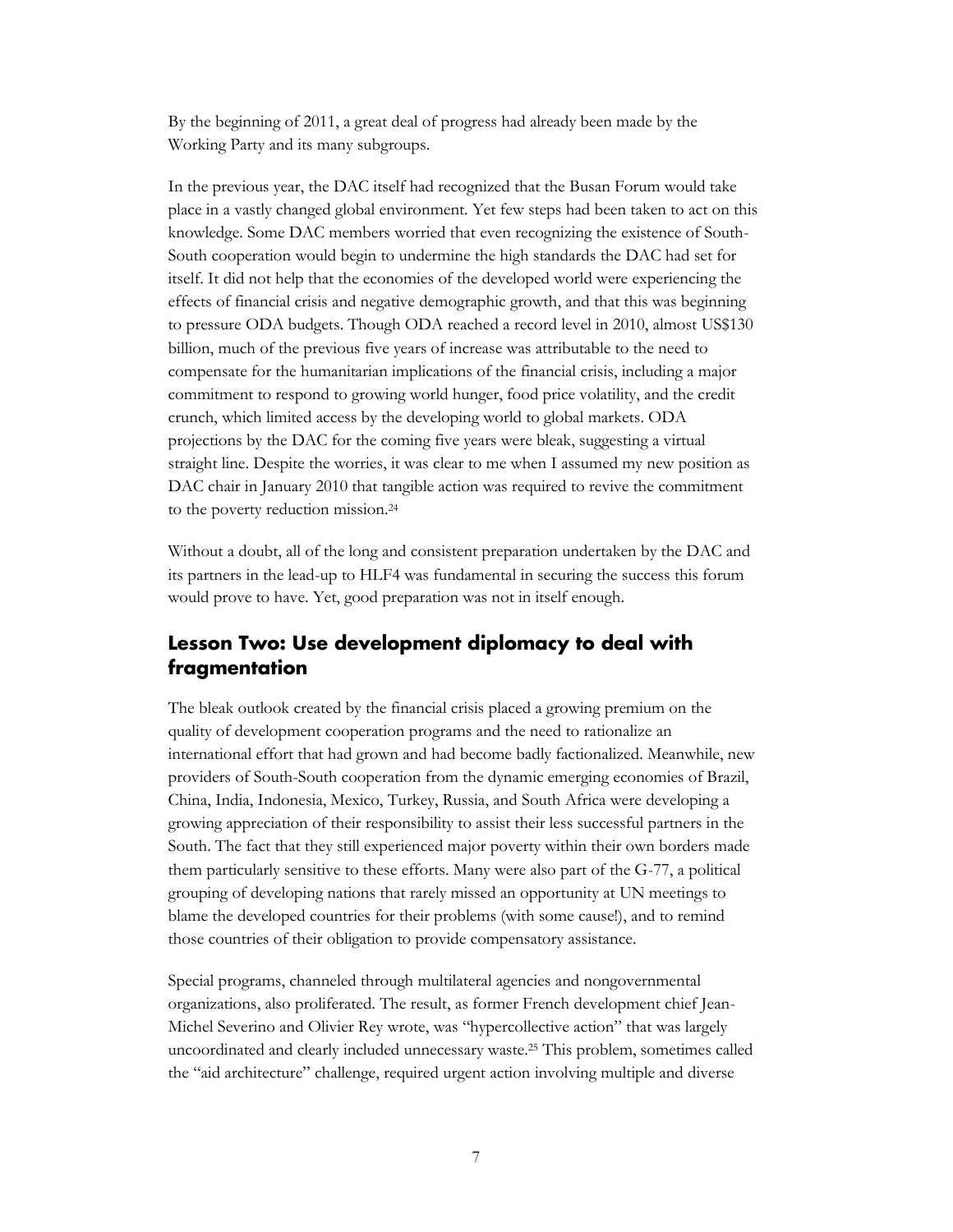national entities, organizations, and sectors. How could the DAC begin to address this complicated challenge?

The effort had to build on the aid effectiveness initiative. By now a good deal of evidence had been collected, much of it highlighting shortcomings among the traditional donors. This evidence would prove to be very useful in expanding the interest in Busan and further encouraging developing countries to take a lead in advancing their own cause.

In the spring of 2011, the Working Party began to consider the products of its various clusters with a view to summarizing their conclusions and recommendations in an outcome document for Busan. They wanted to reflect consensus on the need for major change and create a political statement that would capture the world's attention. The cochairs took responsibility for the drafts, which were then circulated to the entire group for comment. This meant that literally thousands of interested parties had access to the various iterations, perhaps more than ever before in an international negotiation, and it most certainly was a complicating factor. Not everyone was happy—in particular governments accustomed to negotiating with a degree of privacy. Yet over time, the process inspired confidence. Much credit for this goes to the co-chairs—whose attempts to be open and fair were obvious to all—and to the secretariat of the Working Party which both distributed information and responded to literally hundreds of inquiries and suggestions.

DAC members were represented on the Working Party, but made a conscious effort to honor the inclusive nature of the body and to exercise only discreet influence. Clusters were sometimes co-chaired by DAC delegates, and I attended the Working Party meetings but only rarely intervened. I encouraged DAC colleagues to "try to drive the car from the back seat!" And indeed the developing country partners began to drive the car, armed with the evidence that they had produced in close collaboration with the Working Party secretariat. They used this evidence to push everyone in the right direction, even the more reluctant of the so-called emerging economies.

#### <span id="page-11-0"></span>**Diplomacy by committee**

The DAC had conducted a "reflection" exercise the previous year to re-examine how it should operate in the changing world. By 2011, it was clear that it was time to reach out more formally to the "new providers." The question was how to engage in a constructive dialogue, given the ideological gap that existed between them and the DAC. In addition, these countries had legitimate political concerns about domestic reactions to the fact that they were helping other poor nations. They also feared that they might lose their eligibility to receive ODA if they became donors. And they were suspicious that donors were more interested in burden sharing than improved coordination. If a comfort zone for dialogue was to be created, the DAC needed to address these issues head on. I proposed issuing a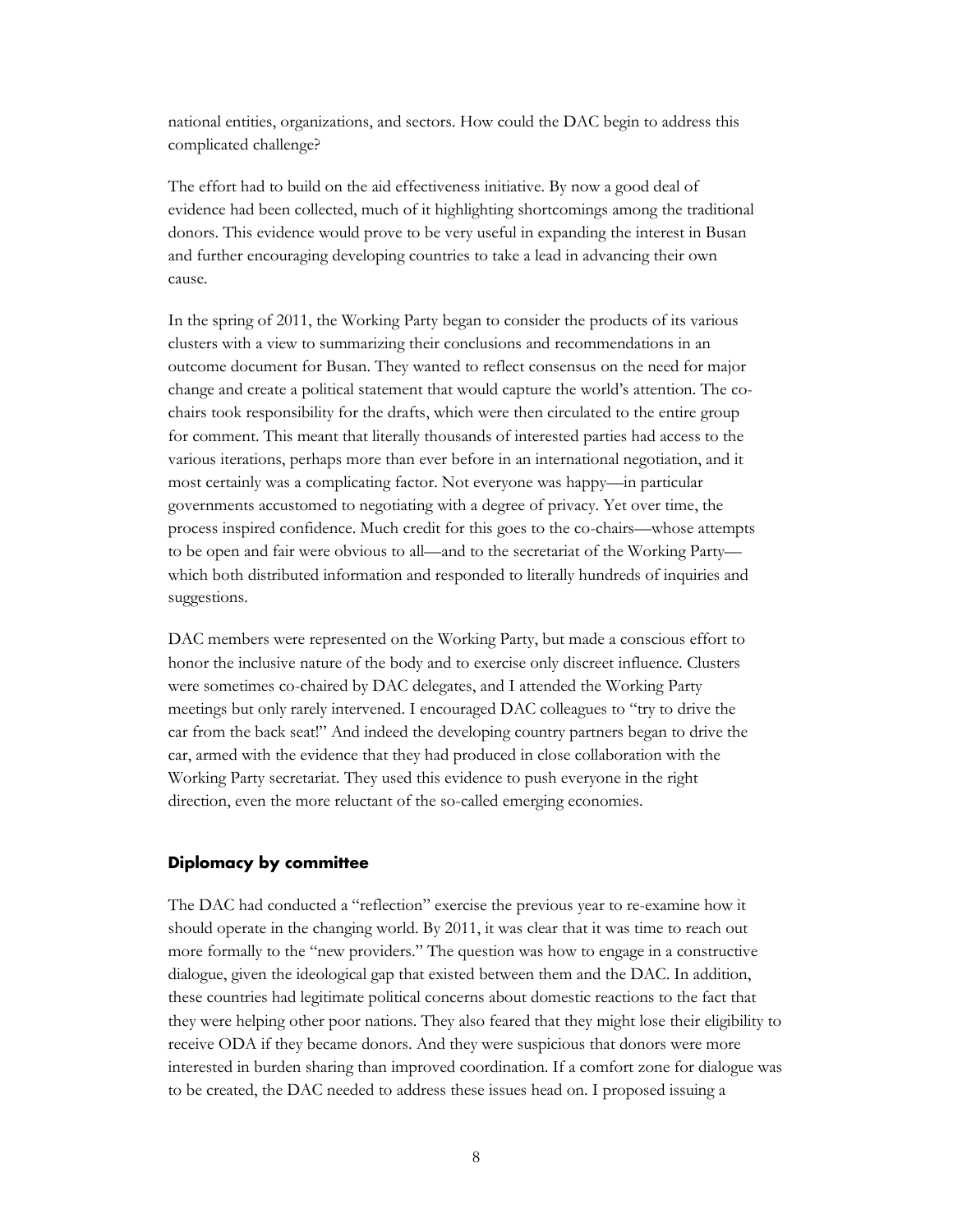unilateral statement that welcomed a new dialogue and clarified some common misunderstandings. It was an offer to talk without preconditions.

Even though DAC members had already agreed in principle on the need to engage, drafting a statement was no easy proposition. Some members saw the draft as opening a negotiation rather than tendering an olive branch. Others were reluctant to recognize South-South cooperation as legitimate and to see it mentioned alongside the more established North-South tradition characterized by strict rules, peer reviews, and shared statistical information. This had been a big issue in Accra, and those who originally opposed the reference to South-South cooperation in the Accra agreement initially tried to retreat a bit from the message of welcome as well.

Conducting diplomacy by committee is no easy task. The emerging economies were invited to two DAC meetings. At ethe first, with their representatives sitting in the room, a delegate addressed me privately just before the opening gavel, wanting to object under OECD rules to conducting a formal meeting in the presence of these nonmembers.<sup>26</sup> I tried to finesse this by uttering a somewhat muffled statement to the effect that we were holding an informal meeting and were welcoming partners with whom we wished to consult on important matters of mutual interest. Few seemed to notice. At a subsequent meeting, a delegate objected to discussing the draft of the welcoming statement, by now in near final form. I tried to respect this concern, but other delegates raised the issue and a brief discussion ensued. I was finding the role of DAC chair somewhat incompatible with diplomacy!

Our Mexican delegate, Gerardo Bracho, was able to provide insight on the debate over the welcoming statement and to help reconcile views. Gerardo had represented his country as an observer to the DAC for four years. And while he was a trusted and wellliked colleague, he must often have wondered whether the views of an observer from a nation that did not have a development agency were taken seriously. In 2011, however, Mexico was considering legislation to create a new development cooperation agency, and his government took an intense interest in the subject, as it was about to host the global climate change negotiations and, in 2012, the G-20. Like other emerging economies, Mexico was beginning to see that it had an important role to play on the world stage.

Gerardo helped the committee's effort to reach out by explaining the sensitivities, even the prejudices, of countries that still had to wrestle with poverty and that did not want to see the more established economies try to rationalize away their obligations. He explained that ODA was often seen as a means of transferring Northern values, whether or not this was fair. This led to an important clarification in the draft statement, that "…ODA is not defined as a North-South transfer, but rather its criteria relate to the development purpose…"<sup>27</sup>

After several formal and informal meetings and many exchanges with capitals, the DAC statement "Welcoming New Partnerships in International Development Co-Operation"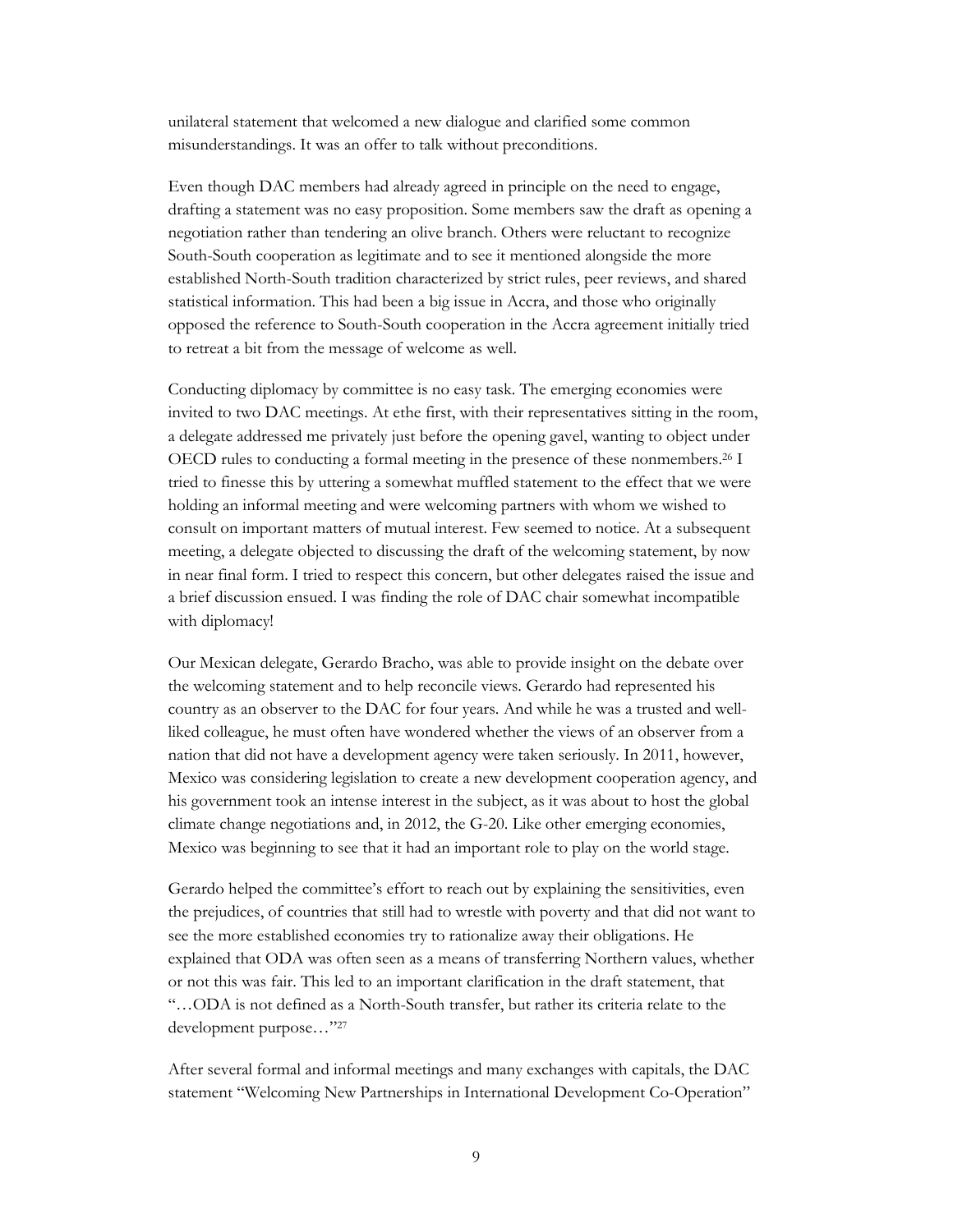was approved in a form that could truly be characterized as an olive branch. I read it aloud at the annual senior-level meeting on April 6, 2011. Present at that meeting were representatives of China, Brazil, South Africa, Russia, and Indonesia. It took two DAC meetings and many behind-the-scenes negotiations to produce consensus, but it was all the more meaningful because of the process that had engaged ministers and agency heads directly. As they negotiated, they came to embrace its meaning and the spirit behind the words. It contained enthusiastic references to South-South cooperation, recognizing that nations so engaged "have a dual status as both recipients and providers… [and that] such duality can enrich the international dialogue and enhance the effort to promote inclusive and sustainable economic growth." The statement expressed the "hope to forge new relationships… through open dialogue without preconditions."<sup>28</sup>

At the senior-level meeting, the Chinese representative read a statement warmly welcoming the DAC initiative and declaring that China was prepared to participate in Busan. Brazil and others joined in. There would be other curves in the road, but there is no doubt that this statement represented an important contribution to the creation of a positive environment leading up to Busan. That became palpably obvious in June 2011, when I visited Beijing and handed government and Communist Party officials a Chinese translation of the document. This was a new day for the DAC, and it made the effort to "drive from the back seat" a bit easier.

#### <span id="page-13-0"></span>**Engaging Chinese providers, fragile states, and Arab donors**

China's reaction at the DAC senior-level meeting was not by any means spur of the moment. For more than two years we had been building a relationship through a China-DAC Study Group. This initiative, promoted by the former Director of DCD, Richard Carey (and carried on by his successor, Jon Lomøy and ably assisted by the USAID representative in Beijing, Jennifer Adams), involved a series of studies and meetings with the International Poverty Reduction Centre, a quasi-governmental organization that had strong ties with the Foreign Ministry and the Ministry of Commerce, the principal aid delivery agency of China. <sup>29</sup> It was a highly respectful forum that paid a great deal of interest to the approaches China had taken to reduce poverty within its own borders, as well as to the methods applied in African states with partners there.

On 21 April 2011, the Chinese government released its white paper on foreign aid,<sup>30</sup> informing the Chinese people for the first time that China had been helping its allies in poorer nations for 60 years. It described South-South cooperation as an important "complement" to North-South cooperation. When I visited Beijing in June for the meeting completing the first phase of the China-DAC Study Group, I met with the Vice Minister, Fu Ziying, who had gone on Chinese television with Premier Wen Jiabo to describe the program. The Chinese seemed genuinely eager to learn more about the effectiveness agenda, both because their program was under increasing criticism internationally (it was often characterized as a tool for promoting Chinese commercial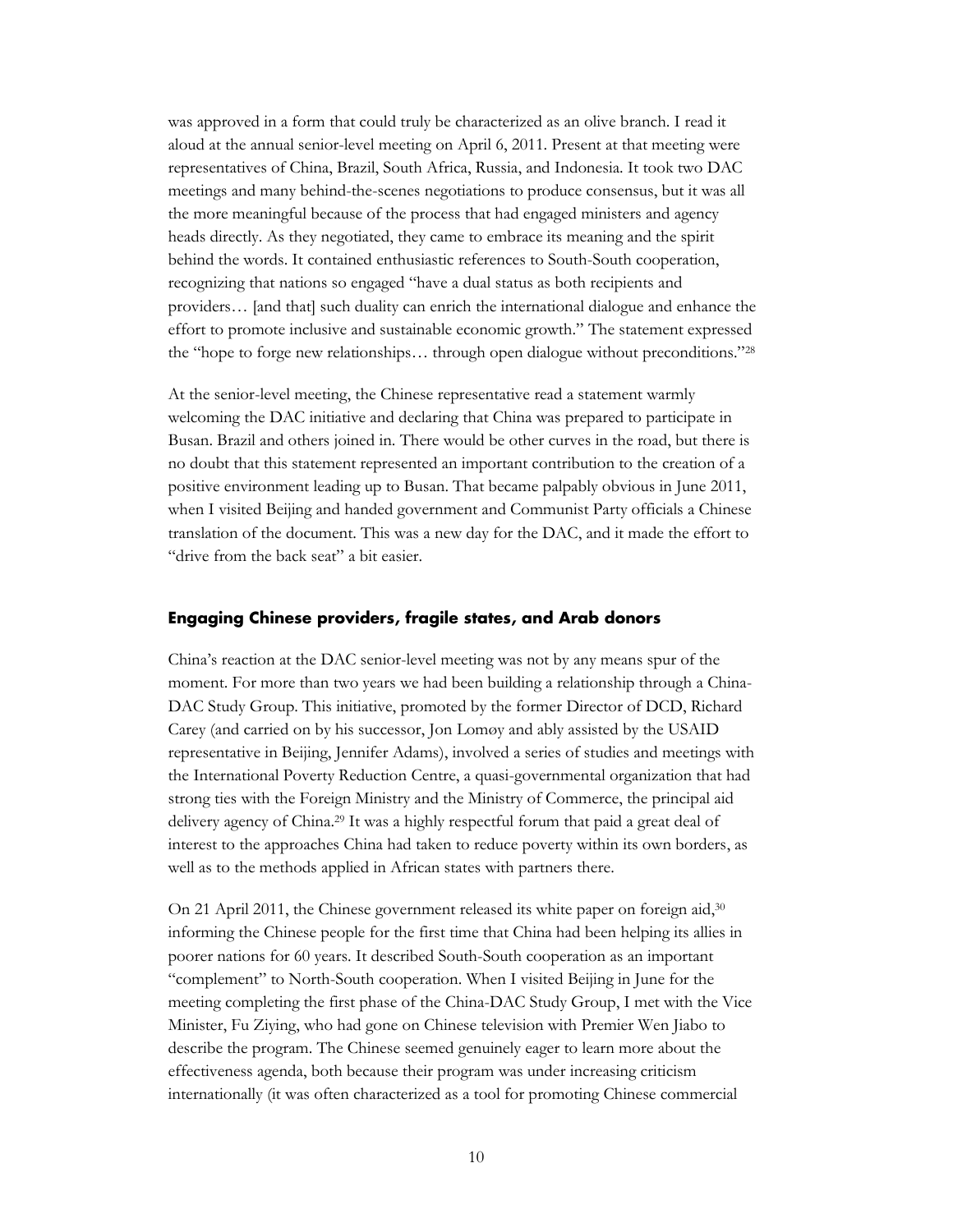and security interests) and because the public release of information was creating a minor public backlash. If they were going to spend billions of taxpayers' money on an aid program, they wanted it to be more effective and to produce more goodwill, both at home and abroad. In meetings that week and two weeks later with the Working Party co-chairs, the Chinese made clear their intention to learn more about Western development programs and to come to Busan to contribute positively to the discussion there. That proposition would be seriously challenged in the weeks to come.

Throughout the year, the "International Dialogue" was meeting in places like Dili, Timor-Leste, and Bogota, Colombia. The "Dialogue" was created by a DAC subsidiary body called the International Network for Conflict and Fragility. It brought some 40 nations together with international organizations to discuss how to manage postconflict and fragile-state situations better. Some 17 nations declared themselves "fragile" and formed what they called the g-7+. They wanted more control over their transitions and a "new deal" from the international community—more local ownership, security, justice ,and longer-term commitment. This would all come to fruition in a Busan Building Block when a coalition of the 40 countries and organizations would sign a pact called the "New Deal." The world's poorest and most fragile countries would thus become an integral part of the Busan Forum.

On July 4 and 5, 2011, the DAC tested its diplomacy once more in London, where it joined the UK Department for International Development and Secretary of State Andrew Mitchell in co-hosting the Arab Coordinating Group (the group of donors from Arab nations). <sup>31</sup> This was the recommencement of a series of high-level meetings that had been held back in the 1990s and then suspended. The chair of the Arab donors group, Abdulateif Al Hamad, used his considerable influence to bring a very high-level delegation to the table at the historic Lancaster House. He and I joined Andrew Mitchell and UK parliamentary minister Alan Duncan in chairing the meeting.

Clearly stimulated by the Arab Spring events, where three governments had been toppled by disgruntled citizens, there was a lively discussion around such topics as democratic transitions and anticorruption efforts. Working Party co-chair Talaat Abdel-Malek explained the purpose of the Busan fFrum, which led to his being invited to Kuwait to discuss the possibility of a broad Arab statement endorsing the forum. A separate meeting was scheduled to discuss how the Arab donors could share with the DAC more detailed financial information on their assistance flows in relation to DAC standards. Development diplomacy was in full bloom, in this case aided by the Arab Spring and our prescience in having an Egyptian chair of the Working Party!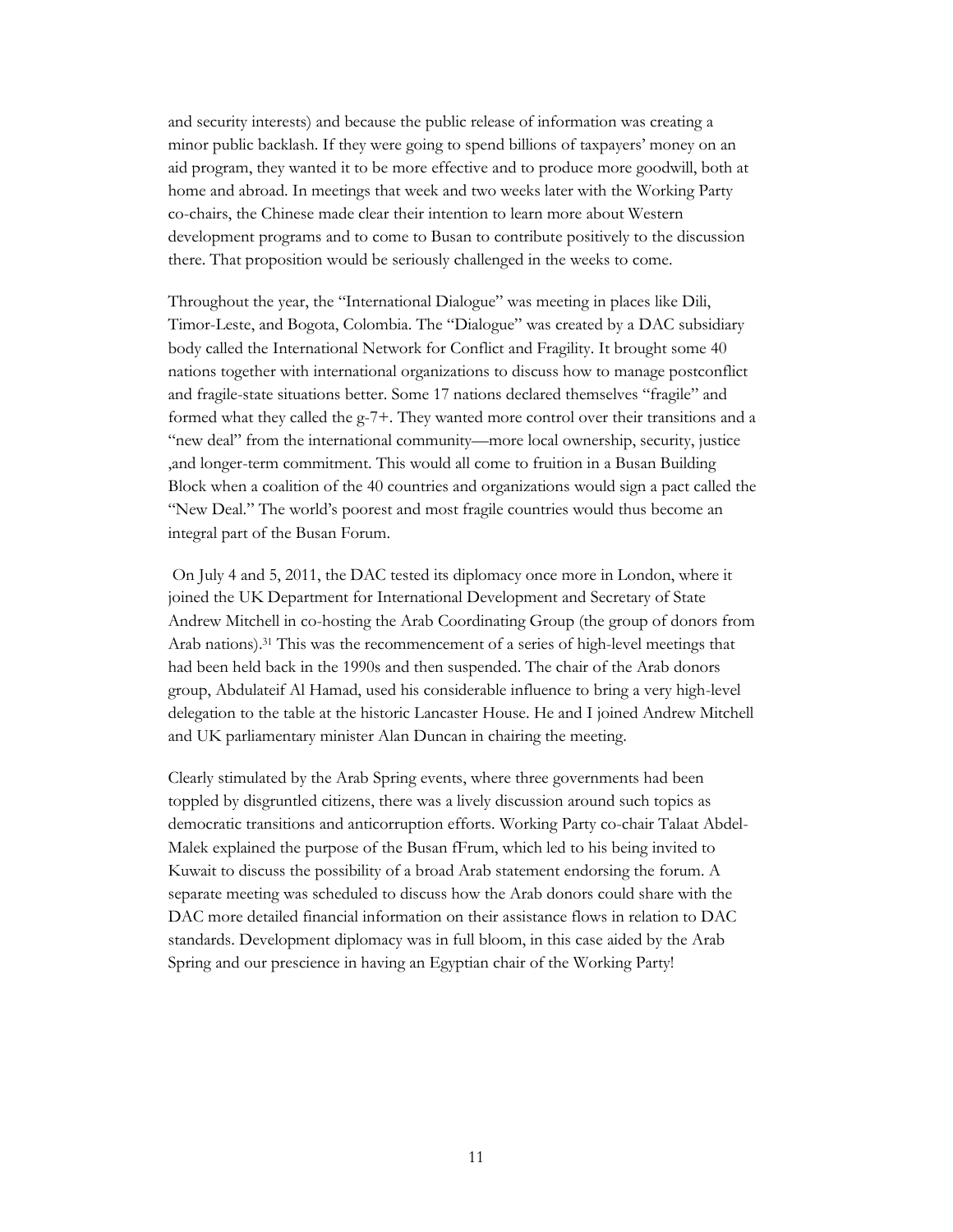### <span id="page-15-0"></span>**Lesson Three: Build public value on a foundation of evidence**

As we moved into the summer of 2011, the year of the Busan Forum, considerable anticipation had been built around the imminent release of the "evidence" the DAC-DCD and others were compiling on the implementation of the commitments made in the Paris Declaration and reaffirmed in Accra. In early July, an independent evaluation study on the implementation of the Paris principles was released.<sup>32</sup> It was appropriately presented to acknowledge the complexities, but its conclusions were clear. When applied, the Paris principles produced tangible results. What had been felt intuitively now was backed by strong evidence. This raised expectations about what the monitoring survey – based on the Paris Declaration's 13 target areas – would reveal. Over the previous year, some 80 countries had participated in gathering information for the monitoring survey, giving a clear signal that the developing world was fully engaged in the process and that the Paris principles were important to them. 33

In July 2011, the survey results were released. <sup>34</sup> The analysis was difficult (and this delayed the release, as the OECD prides itself on objectivity) and showed that only one of the 13 targets had been met by DAC members. The donors, granted, had made some progress on seven of the targets. But they were outshone by the clear progress developing countries had made in building the capacity to plan and manage their own development strategies and resources: more than one-third of participating developing countries had improved the quality of their own systems since 2005. Despite these improvements, only 8 percent more ODA had been redirected through these systems. Even worse, some ODA was being redirected into inadequate systems while more efficient systems were being ignored.

I was concerned that these results would turn the Busan Forum into a G-77 political bashing of the "donors." It was important to place this information in context, both because of the risk of creating a polarized debate in Busan, but also because the willingness to be self-critical was a strength of the DAC that needed to be underscored. In September 2011, the Korean government decided to host a workshop during the meeting of the G-20 Working Group on Development in Paris. This presented an opportunity to get to the heart of the matter and address the potential political fallout by attempting to place the survey report in context, and so I asked to address the group. 35 The following is an excerpt from that statement:

*It is tempting for some to characterize the DAC as a "donors' club," bound to the narrow interests of its member states. Some may adopt this line believing that this will pressure DAC members to fulfill agreements they have made. Others may even wish to see the DAC disappear as an institution. Of course, that must be our ultimate goal. But the poverty reduction mission is far from over and until it is, the DAC's role is to fulfill our members' commitment… Our member states have agreed to subject themselves to intense scrutiny on how well they do at accomplishing this. As DAC Chair, I intend to do my part to hold feet to the fire."*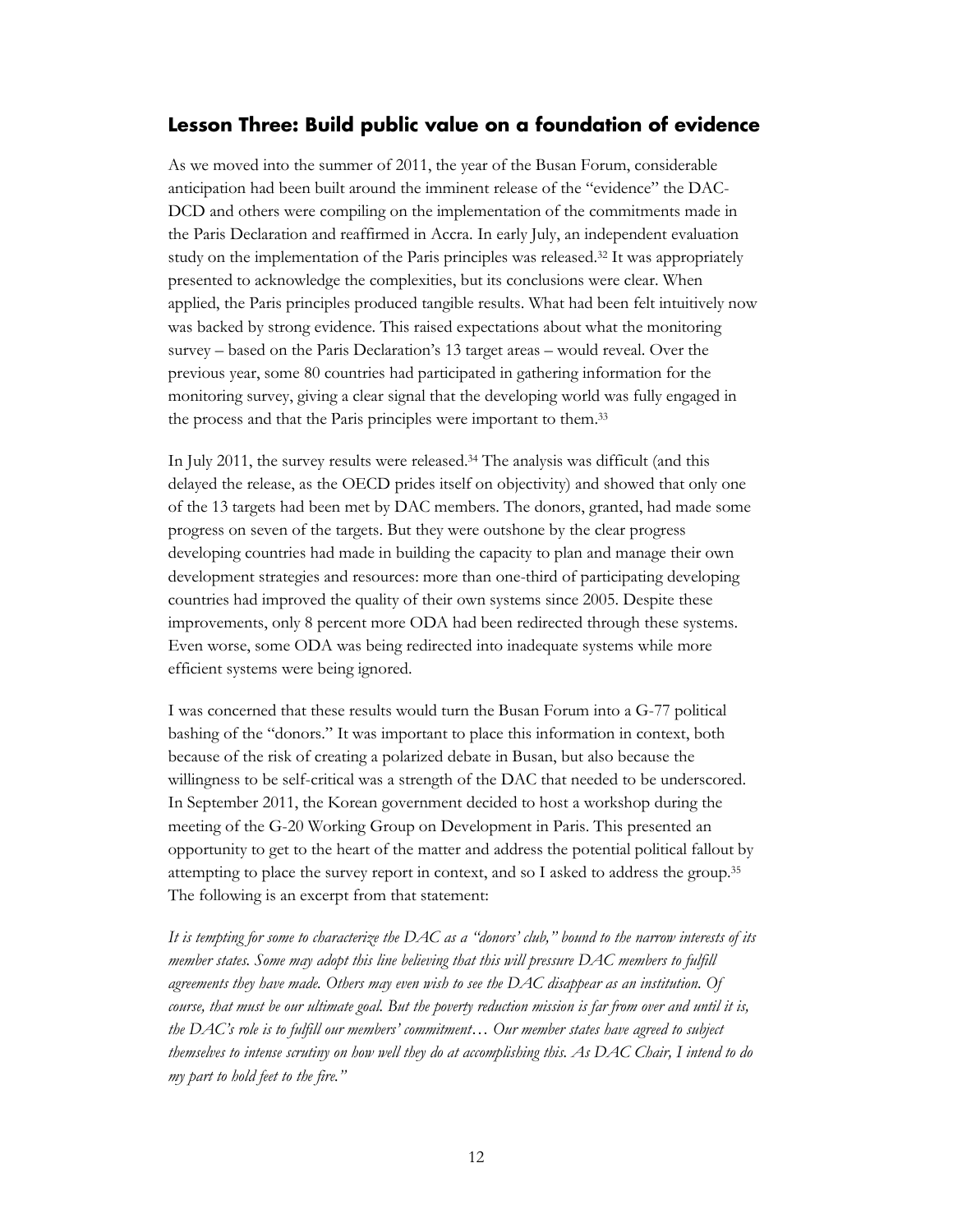I acknowledged the poor performance on the Paris principles and the increasing desire by our developing country partners to own their programs and achieve results. *"More and more, we are hearing directly from our development partners, who point to evidence the DAC itself has produced… This has transformed the dynamic as we look toward Busan."* I emphasized that progress toward compliance with the Paris principles was not just a matter for development ministries – whose success, in fact, depended on the success of their partners*. "It involves the many branches of our governments–other ministries, parliaments, executives, inspectors general and taxpayers—that make up the political and economic culture within which we operate."* 

This was not just an effort to absolve development ministries from carrying all the blame; it was also part of an ongoing effort to raise the stakes for Busan by involving political leaders at the higher level to ensure a whole-of-government commitment.

I also wanted to send a clear message to the G-77 nations that were also members of the G-20 Working Group on Development, and those who were not. I asked *"that all parties to the Busan Forum leave their prejudices at the door."* We had all agreed to pursue the Millennium Development Goals, and this was our moment *"to create a broad and effective partnership*" to that end. Aware of concerns that nations such as Brazil expressed about a forum sponsored by an organization of which they were not a member – the OECD – we emphasized *"the need to engage the United Nations even more fully,"* and pointed out that the UN development system was – through UNDP –a full partner in our Working Party. Agreements reached in Busan would be voluntary, *"just as was true in Paris and Accra."* (This issue became important to the Chinese and Indians in Busan, and it had been flagged earlier by the Brazilians.) The focus should be less on modalities such as South-South or North-South, and more at the country level. I ended with an appeal to leave the old politics of division behind, saying that *"there should be no political obstacles to a meaningful agreement in Busan."* This statement was widely distributed, one hoped with some effect.

### <span id="page-16-0"></span>**Lesson Four: Secure whole-of-government buy-in**

Within donor governments, agreements on goals and effectiveness principles had remained the almost exclusive preserve of the development ministries and agencies. An interesting example emerged when then United Kingdom Secretary of State for Development, Clare Short, expressed her wish to include the goals of the DAC's "Shaping" report in the Birmingham G-8 communiqué in 1998 (Birmingham was her home constituency and the meeting was to be hosted by Prime Minister, Tony Blair).<sup>36</sup> I had to inform her that the U.S. sherpas from the State and Treasury Departments were balking because those departments of the U.S. government had not been involved in the negotiation of the earlier report. As Administrator of USAID, I had agreed to this text on behalf of the U.S. government, as the other two departments were not participants in the DAC. Short was later invited to visit Washington, and in her inimitable, toughminded style, she informed the State and Treasury G-8 sherpas that she would publicly criticize the United States for backing away from its pledge if it failed to support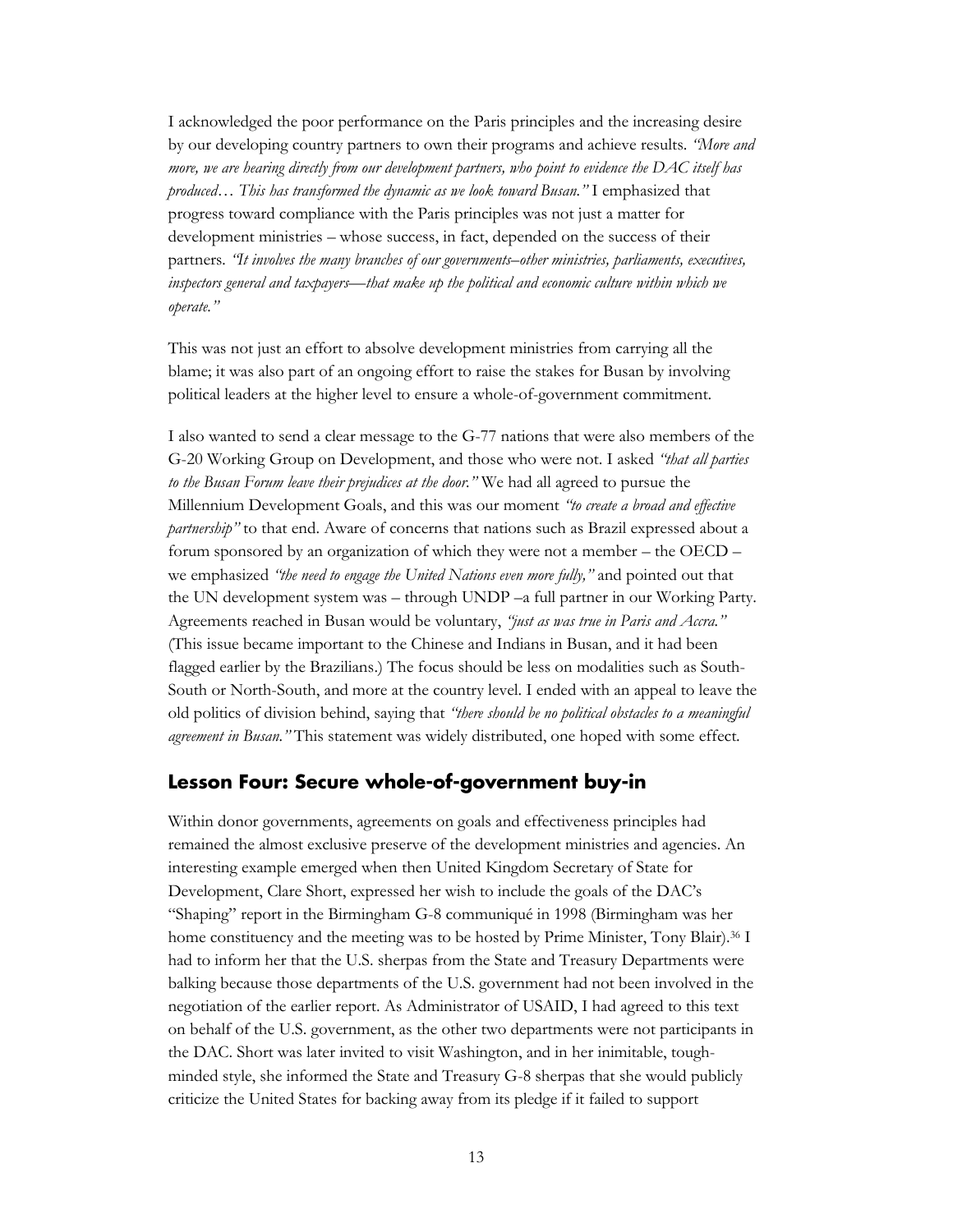inclusion of the language of the DAC report. The U.S. sherpas backed off, and the goals in the "Shaping" report found their way into the Summit communiqué. In 2000, with G-8 backing, they were inserted in the UN Millennium Declaration and became the Millennium Development Goals.<sup>37</sup>

The lesson I drew from this experience was that in the absence of a whole-ofgovernment commitment, agreements made at global conferences on development can end up having little meaning. This lesson had significant influence as we prepared for the Busan Forum.

From the beginning, the government of Korea placed a high priority on the forum. It was an important opportunity to follow up on the 2010 Seoul G-20 meeting, where the Seoul Consensus on Development was adopted.<sup>38</sup> It was also a chance to showcase the city of Busan, the world's fifth largest port and a symbol of the huge humanitarian relief effort of the war-torn 1950s. This had been the beginning of the reconstruction and development that transformed one of the world's poorest countries into a successful democracy and a new member of the DAC.

Foreign Minister Kim Sung-Hwan assembled a first-rate team to plan the conference. Enna Park, Director General for Development in the Foreign Ministry and a Vice Chair of the Working Party, would play a key role, making her diplomatic skills evident throughout. The Koreans wanted high-level participation and were confident they could convince the UN Secretary General, Ban Ki Moon – their former Foreign Minister – to attend. They did not initially bargain on the U.S. Secretary of State attending; this eventually changed the game considerably, both within the U.S. government and around the world.

Secretary of State Hillary Clinton, a strong proponent of development cooperation, had been an important ally during my service as USAID Administrator during the Clinton Administration, when she was First Lady of the United States. She also had promoted my candidacy for the DAC position. Now there was an opportunity to take advantage of that relationship. Hillary Clinton's Chief of Staff and Counselor, Cheryl Mills, had been in constant contact, and on July 28, during a visit to Washington, I met with Secretary Clinton and asked her to consider going to Busan. It was a lot to expect, as she would be in Asia just a few weeks before with President Obama. I suggested that nothing would better underscore her effort to align diplomacy and development – and to elevate the development mission – than her active participation. Soon thereafter, Cheryl Mills sent a message to Paris with the good news. Hillary Clinton announced her participation alongside UN Secretary General Ban Ki Moon at the outset of the UN General Assembly's annual meeting in September 2011.

The participation of these two global leaders raised the stakes immensely. Soon thereafter, the U.S. government began actively to encourage engagement at a high level in the Busan Forum, while working to convince the new providers of assistance to join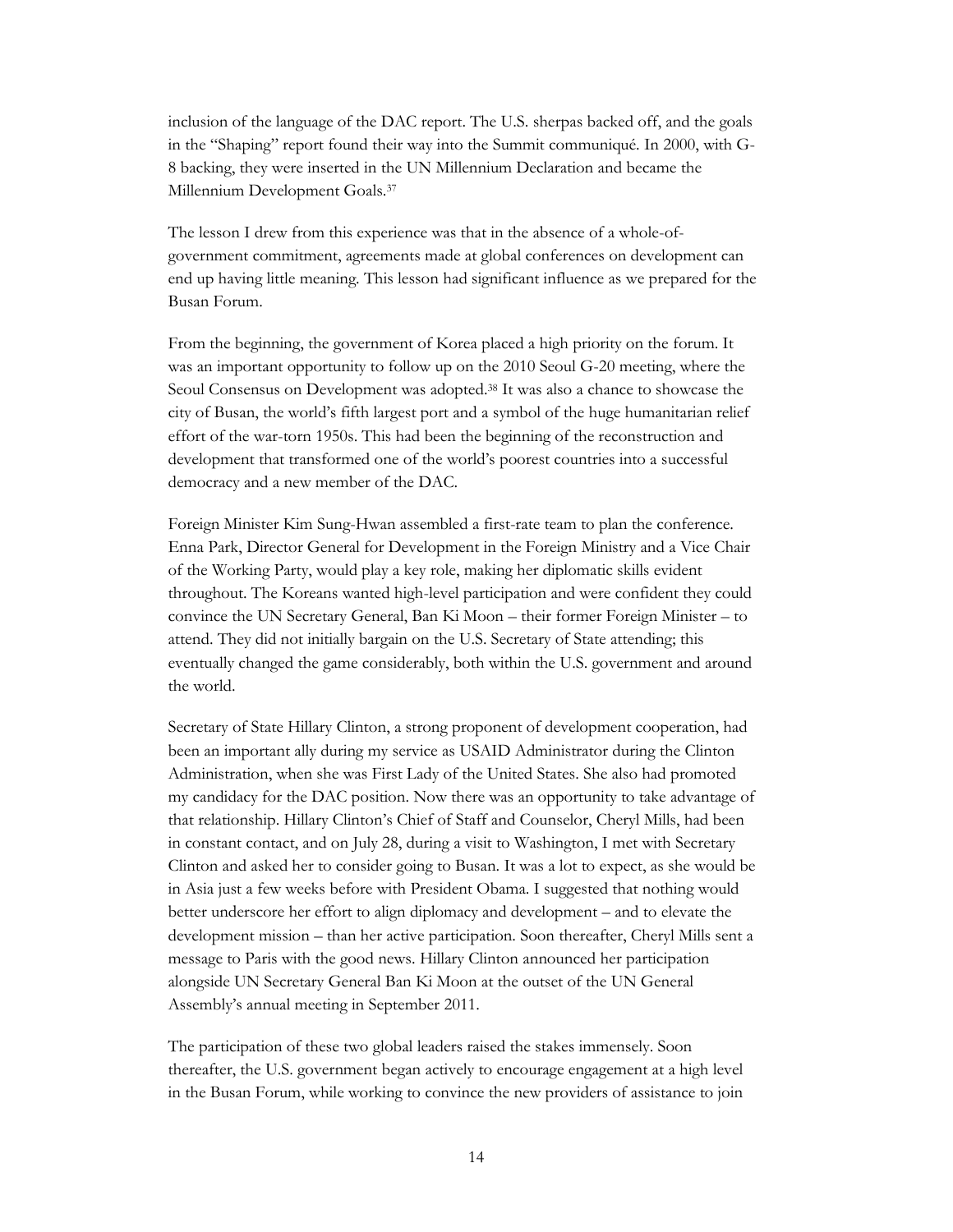in a broader partnership. Counselor Mills personally visited Brazil to carry the message directly from her boss.

Hearing of the Secretary's participation helped encourage other DAC members to use diplomacy to enhance awareness and urge full participation. Busan was no longer just another aid effectiveness meeting. No longer was its agenda seen as the sole responsibility of development ministries. Busan had become a global forum, following up on G-20 leaders' commitments, and an opportunity to address development issues holistically and create whole-of-government commitments. The stage was set; a new Global Partnership for Effective Development Cooperation was now possible.

### <span id="page-18-0"></span>**Lesson Five: Deflect setbacks and generate momentum**

The regular World Bank/IMF meetings in the spring and fall 2011 brought together ministers of finance, planning, and development. In the fall meeting, in late September (after the Ban Ki Moon-Clinton announcement), a number of initiatives were planned to spread the word on Busan and to consult widely on the issues to be discussed there. Cochair Talaat Abdel-Malek met with the nonaligned group of nations and with various groupings of partner nations. I co-hosted a lunch for ministers with the Managing Director of the Bank, Sri Mulyani Indrawati. By now, the survey results were being widely discussed and developing nation representatives seemed more energized. In a brief intervention at the Development Committee, I underscored the participation of Secretary Clinton and the UN Secretary General and described Busan as an opportunity to broaden the global partnership for development. Familiar themes for many of us, but now governments and international organizations were paying attention. Busan was beginning to gain meaningful momentum.

Working Party co-chair Bert Koenders had been scheduled to join us in Washington. But during the Bank meetings, we had to face the prospect of moving forward without him. Days before he had been informed by UN lawyers that his new position as Under Secretary General and the Secretary General's envoy to Côte d'Ivoire would prevent him from continuing as co-chair. Despite active UN involvement in the HLF4, the forum was being prepared by another international organization (OECD), and the UN lawyers thought that this could present a conflict of interest. His absence in Washington became an issue among development ministers, and questions were being raised about how this would impact on the all-important Busan exercise. I informed key ministers and asked their advice on how to proceed. A few of the ministers wanted to move quickly to find a replacement. I felt that it was too late in the game for that.

I engaged former New Zealand Prime Minister and Administrator of the UN Development Programme, Helen Clark, in helping find a solution within the United Nations. The all-important final plenary of the Working Party was scheduled for October, and we needed both co-chairs there. She helped find a solution: Koenders would not take up his new position until after the plenary meeting. In the course of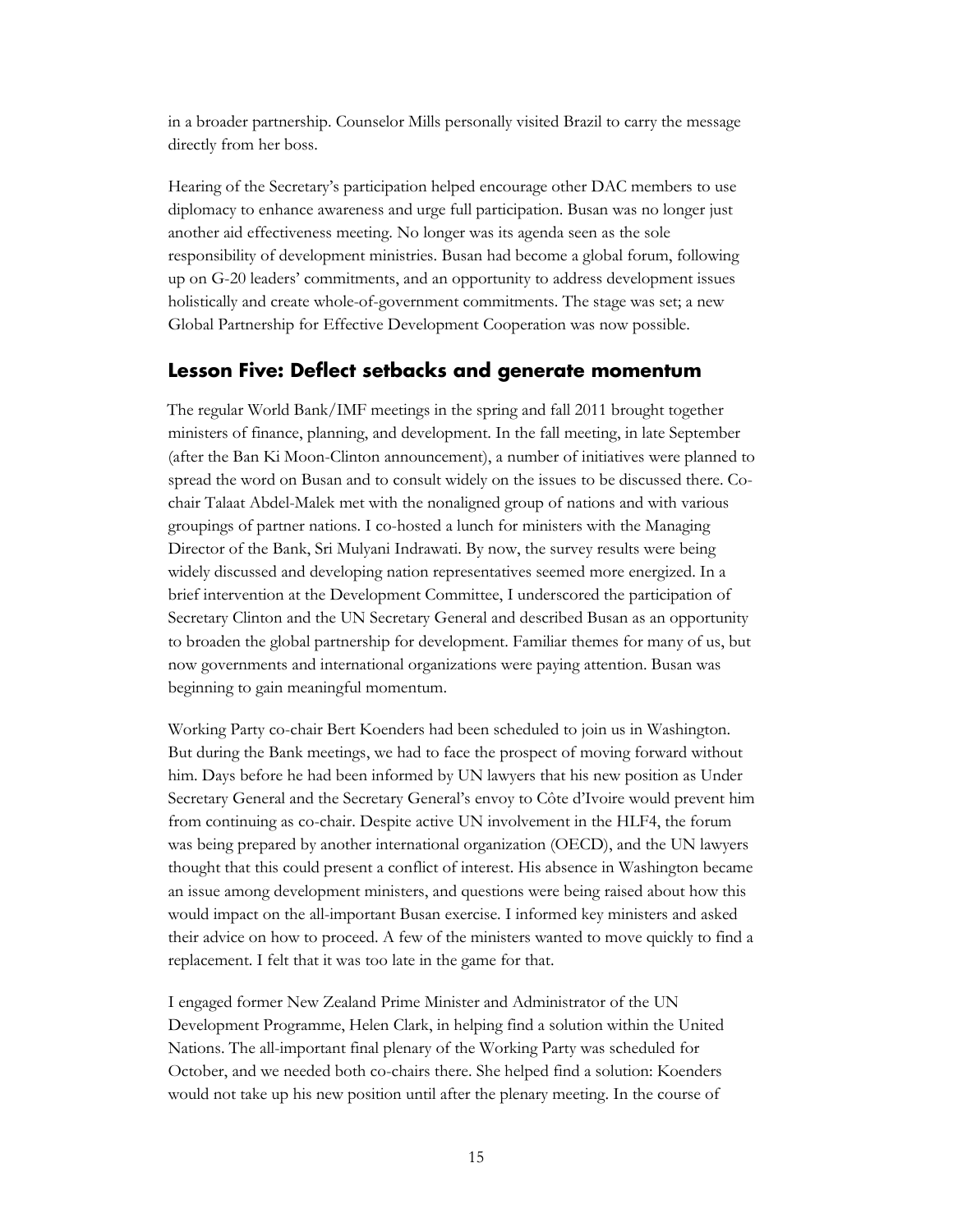events leading to Busan, this would become meaningful. The character of the plenary meeting would have been very different had Bert Koenders not been able to participate.

#### <span id="page-19-0"></span>**Negotiating the negotiators**

The two-day plenary started on October 6, 2011, at the OECD Conference Center. It was the culmination of two years' work by clusters, task teams, the OECD Development Cooperation Directorate, independent committees, regional organizations, consultants ,and many other interested parties. With the 80 members of the Working Party seated at the huge conference table poised to gain recognition from the chair, the surrounding gallery was four people deep and a nearby listening room was full. Shortly after Talaat Abdel-Malek opened the meeting, he was passed a slip of paper and announced that Bert Koenders had been sideswiped by a motor scooter on his way to the hall. Thankfully, it was a slight accident and he arrived a bit later with no visible damage. One could sense the feeling of relief, after a build-up of expectation he could not have planned better himself!

The plenary proceeded to work its way through a draft of the Busan outcome document tabled by the co-chairs, section by section, line by line. Amendments were offered, some benign, some that inevitably invoked opposition, but it was by now obvious that developing country partners were intent on pushing donors to keep their earlier promises. Developing countries had agreed to a common position coming into the plenary, and they pursued these ideas persistently. Civil society, which had managed to find common ground on the effectiveness issues at the UN meeting on least developed countries (LDCs) in Istanbul earlier in the year, also pushed the donors on what they wanted: to make it clear that "ownership" in developing countries did not just mean government ownership. The BetterAid (civil society) representatives were concerned that some developing partners had made moves to limit civil society's space and were strongly promoting the democracy/human rights agenda. Having heard that some might seek to avoid explicit human rights language to appease China, Vietnam, and other countries, the democracy/human rights advocates were mobilized. There would be no backing off previous international commitments in this area.

In this context, it was time to decide how to negotiate the final agreement to be presented to the Busan Forum. The co-chairs met over lunch with the members of the Working Party Bureau (including vice-chairs from the Korean hosts, the World Bank, the UNDP, and the secretariat). The topic was the sherpa group that would take responsibility for negotiating the final outcome document.

When the plenary opened later, the co-chairs proposed that the sherpa group leading the negotiations include three members of the DAC, three representatives of low-income countries, one fragile state, three middle-income countries, and one representative of civil society. Regional entities, the g-7+ (the fragile states group), and civil society were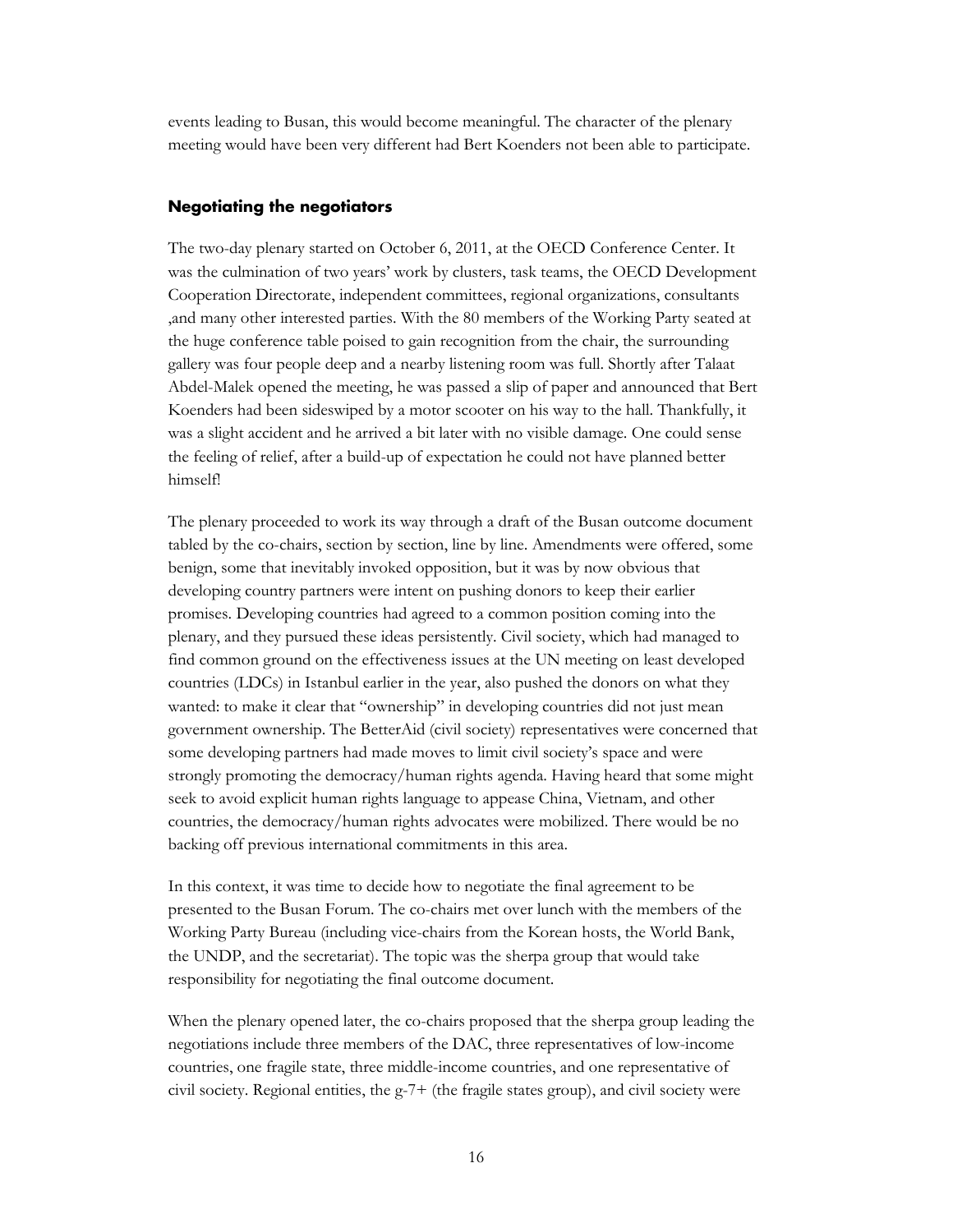already well organized to select their representatives. Korea would be responsible for coordinating the selection of the middle-income countries. The DAC chair was to name the DAC members, something I learned about just before this formula was announced.

The European Union representative objected to this procedure and expressed concern that donors were not adequately represented. He asked for a recess to discuss the matter with his members. Meanwhile, during a short break the co-chairs decided to increase the DAC representatives to five. When the plenary reconvened, this seemed to mollify the dissenters, and soon thereafter the meeting adjourned, having authorized a group of 18 to carry out its wishes.<sup>39</sup>

While both co-chairs deserve great credit for getting beyond this crucial final plenary meeting – and while Abdel-Malek would soon demonstrate his leadership skills among all participants in the sherpa negotiations – on this final plenary day, Koenders' influence among the Europeans and his powers of persuasion would be critical. He had been a European Development Minister and was widely known not only in Europe, but in the developing world as well. It had been the right move to keep him engaged by asking Helen Clark to intervene at the UN. Had he not been present at that important final meeting of the Working Party, it might not have been possible to designate a manageable sherpa group to negotiate the final outcome document.

Selecting five members of the DAC from the 24 member states was a difficult task, and one likely to create tensions. Because of the character of the Working Party, certain groupings such as the "Nordic-plus" already existed; in this group, the Scandinavian countries, Ireland, and the Netherlands were pleased with the job the UK had done in representing them. At the same time, many of the smaller European donors insisted that the European Commission represent their interests. The United States and Japan also wanted to participate, as did the Canada, Australia, and New Zealand (the CANZ countries). A growing consensus was emerging that the host of the G-20 Summit, France, should be on the team. Yet another very large European donor, Germany, also wanted in. How could we reconcile these tensions and get on with the negotiation?

It was difficult to decide which governments would represent the broadest interests, but in the end decisions had to be made. The sherpa group would meet soon. I spoke with most of the DAC ministers. In the midst of these delicate consultations, an unfortunately timed e-mail message was distributed from the representative of an EUmember country that contained an assumption that the EU should have three of the five positions. This had the effect of reinforcing the CANZ desire to be represented and further complicated the task.

In the end, the five DAC representatives were the European Commission, the United Kingdom (representing the "Nordic-plus" and, it was hoped, the positions of the CANZ group), France (whose sherpa had represented his government in the G-20 Development Committee negotiations), the United States, and Japan. Along with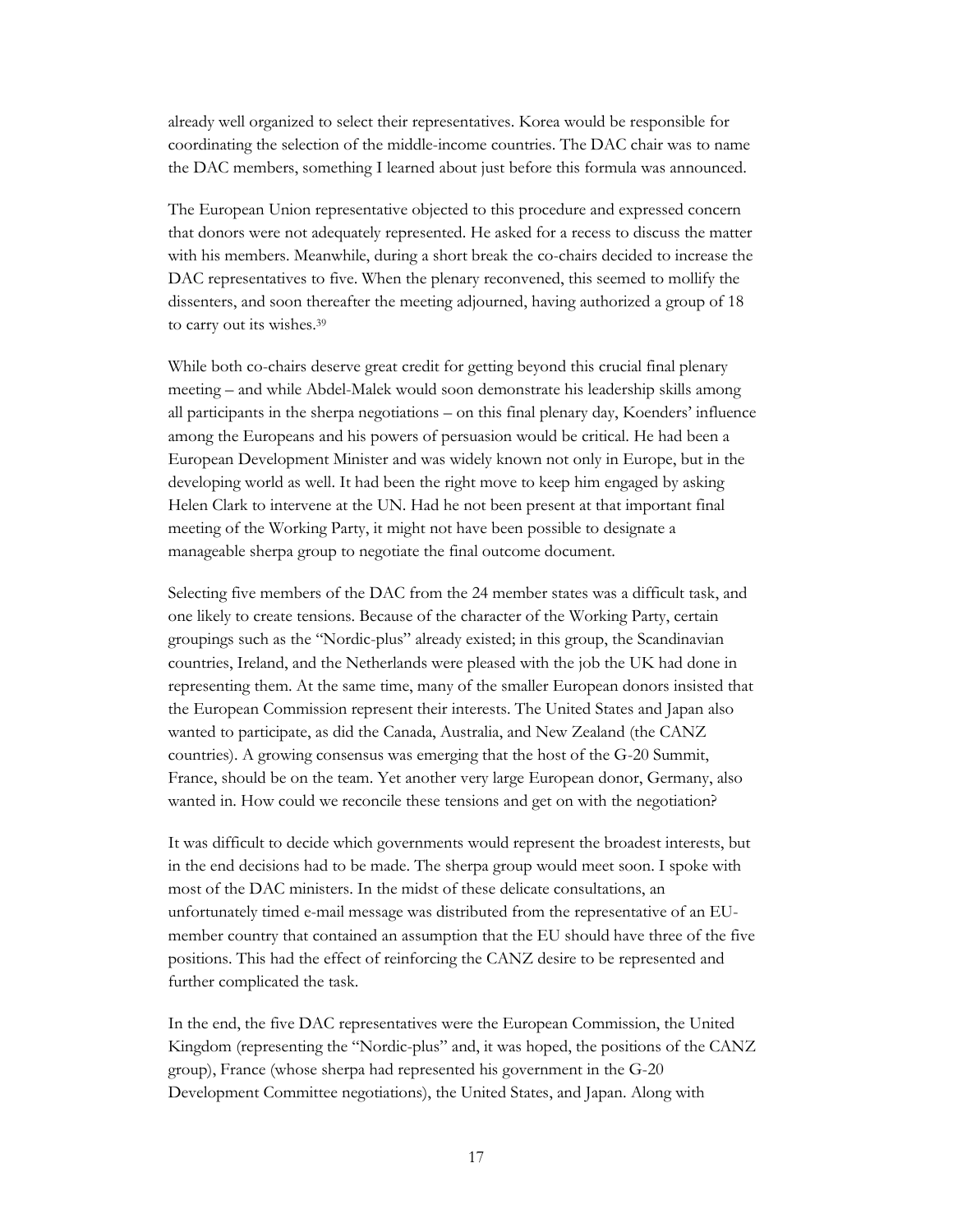Working Party Bureau member Korea, this meant that the DAC donors would be strongly represented – some argued over- represented. The willingness of some members to allow others to represent their interests was appreciated, but there were no illusions about how unhappy many were. It was clear that a successful outcome would be the ultimate saving grace.

#### <span id="page-21-0"></span>**Back to substance**

It was now important to put the selection process behind and focus on substance. One way of doing this was to get the DAC to take up the issues to be negotiated in the committee before the sherpa group met. If we could reach agreement on issues like tied aid, predictability, and transparency, this would provide guidance to the DAC sherpas. A meeting was scheduled for November 3, 2011, a day before the sherpa group meeting. We had notified governments in advance of the issues to be considered there and pressed them to come up with their most forthcoming positions. While in the end, we were unable to reach full consensus on any of the effectiveness issues, some creative ideas were advanced and the negotiators learned important details about the obstacles ahead. The tied aid discussion was particularly revealing.

Since agreeing to untie assistance to low-income countries in 2001, the donors had made major progress. Now, under the 2001 rules (which, significantly, excluded such items as technical assistance, food aid, and scholarships), the DAC was able to claim that some 79 percent of ODA was untied – in other words, these procurement tenders were subject to open market bidding. The remaining tied aid was more politically sensitive. This final 21 percent would be difficult: Could it be untied by a certain date? If not, was it possible to be more transparent about it, thus at least encouraging an open debate, explaining the costs of tying aid and making more progress?

There was no question that Busan would be an action-producing event and that the DAC and its partners in the developing world would be pushing its members to debate these issues, rather than burying them behind obscure technical caveats. The final DAC meeting before the sherpa negotiations – which was a public session that many of the sherpas attended – was a good preview of what was to come.

### <span id="page-21-1"></span>**Lesson Six: Create trust among negotiators**

I was given an opportunity to address the sherpa group at a lunch before the opening session on November 4. It was important to convey the solidarity the DAC felt with all parties to the negotiation and to encourage the negotiators to think of themselves as partners. The common purpose was global poverty reduction and the MDGs in general. I observed that those in the room had been selected to represent certain categories of nations, organizations, and individual interests, but they also represented the aspirations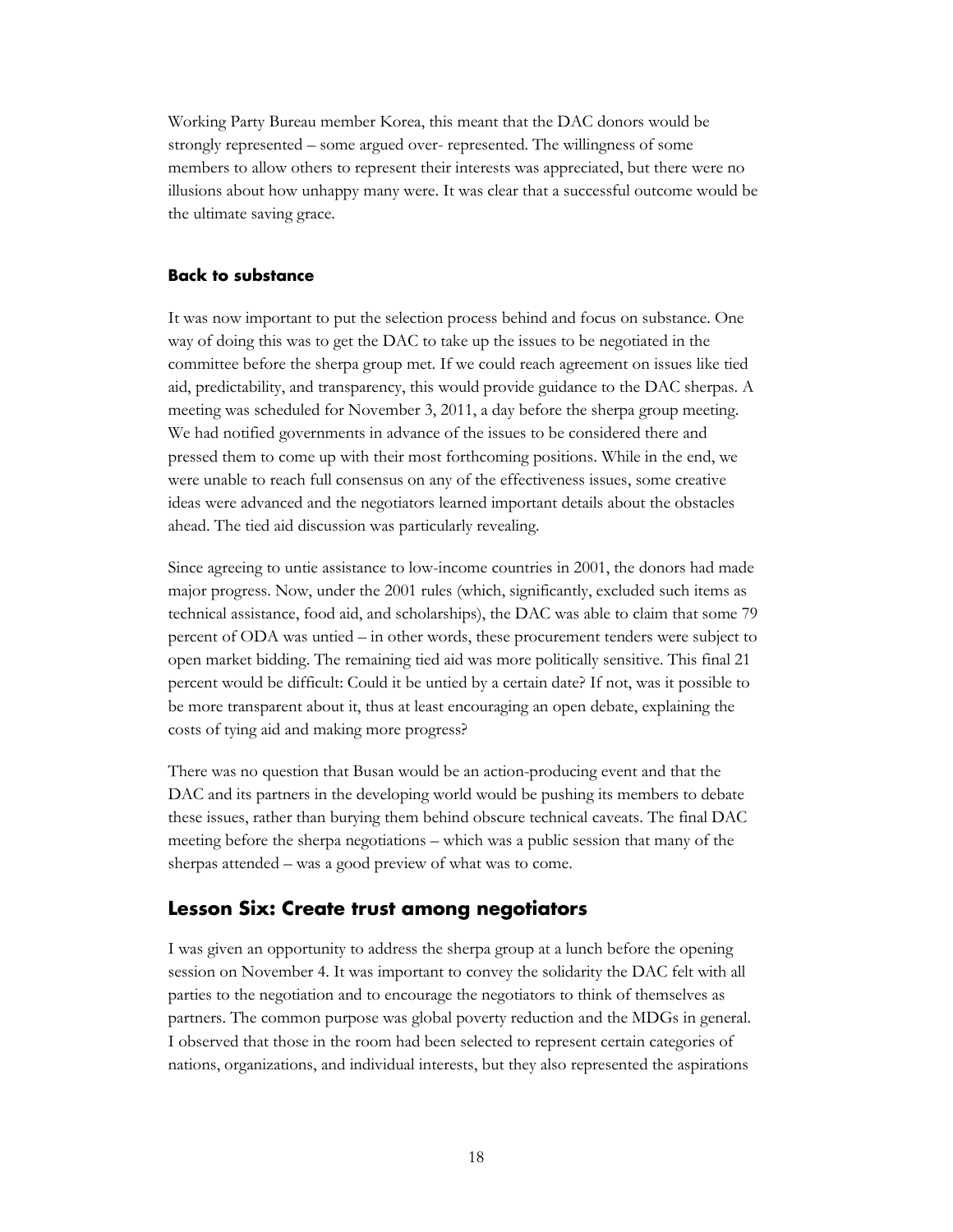of the world's less fortunate. The objective was an outcome that created a new, meaningful global partnership.

I wanted the DAC to be seen by developing countries as an instrument of positive change and not an obstacle to their aspirations. Yet at the same time, partners needed to know that the development ministries of the donor countries were facing challenges within their own governments. They were fielding new challenges to development cooperation and increasing demands to show results. It would not be easy to overcome the resistance to some of the needed changes, and negotiators had an obligation to push as hard as possible while recognizing the limits of their negotiating partners.

Talaat Abdel-Malek, now the sole Working Party chair, opened the first session a few hours later in a small conference room in the Château de la Muette, the OECD headquarters building. By this time, detailed positions had been tabled by nations and groups not represented around the table; these would be taken up by their designated representatives. The chair described the groupings represented—low-income, middleincome, and fragile states; DAC members; and civil society. Only the Chinese government objected, politely asking that they be identified as a developing country, not a middle-income country. Many negotiators were armed with thick binders containing position papers and, more important, backup positions. The process started slowly, with sherpas getting to know one another. An occasional spark of humor provided relief from the tedium. Gradually, a rhythm was established, and the expectation that negotiators would listen to one another and attempt to bridge differences was clear. It was a positive sign.

The initial focus was on the common principles that would serve as the foundation for the new partnership. There was an assumption that "differentiated responsibilities" would later be defined (this phrase, because it had been used in climate change negotiations, would be changed to "differential commitments"), but a new global partnership needed a common premise. What could bring this diverse set of actors together? The Paris principles had great currency, and there was little dispute over issues like ownership, results, inclusive development, and transparency. Yet arriving at a statement of "shared principles" would require accommodation. Once again, recommendations were made, discussed, committed to language by the secretariat, then approved by the chair and reintroduced to the group for final agreement. This was a laborious process (much of the burden of translating positions to language fell to Robin Ogilvy of the secretariat,who did a superb job under severe pressure), but progress was being made. (Later, when the negotiation moved to Busan, the text was projected onto a screen in the room and this made the amendment process more efficient.)

Summaries of the two long sessions held in Paris and the late-night sessions in Busan were produced. Scholars may have an interest in individual positions taken and compromises reached, but that is not the purpose here. It is the process that is revealing. The sherpas represented more than one organization in most cases, and while the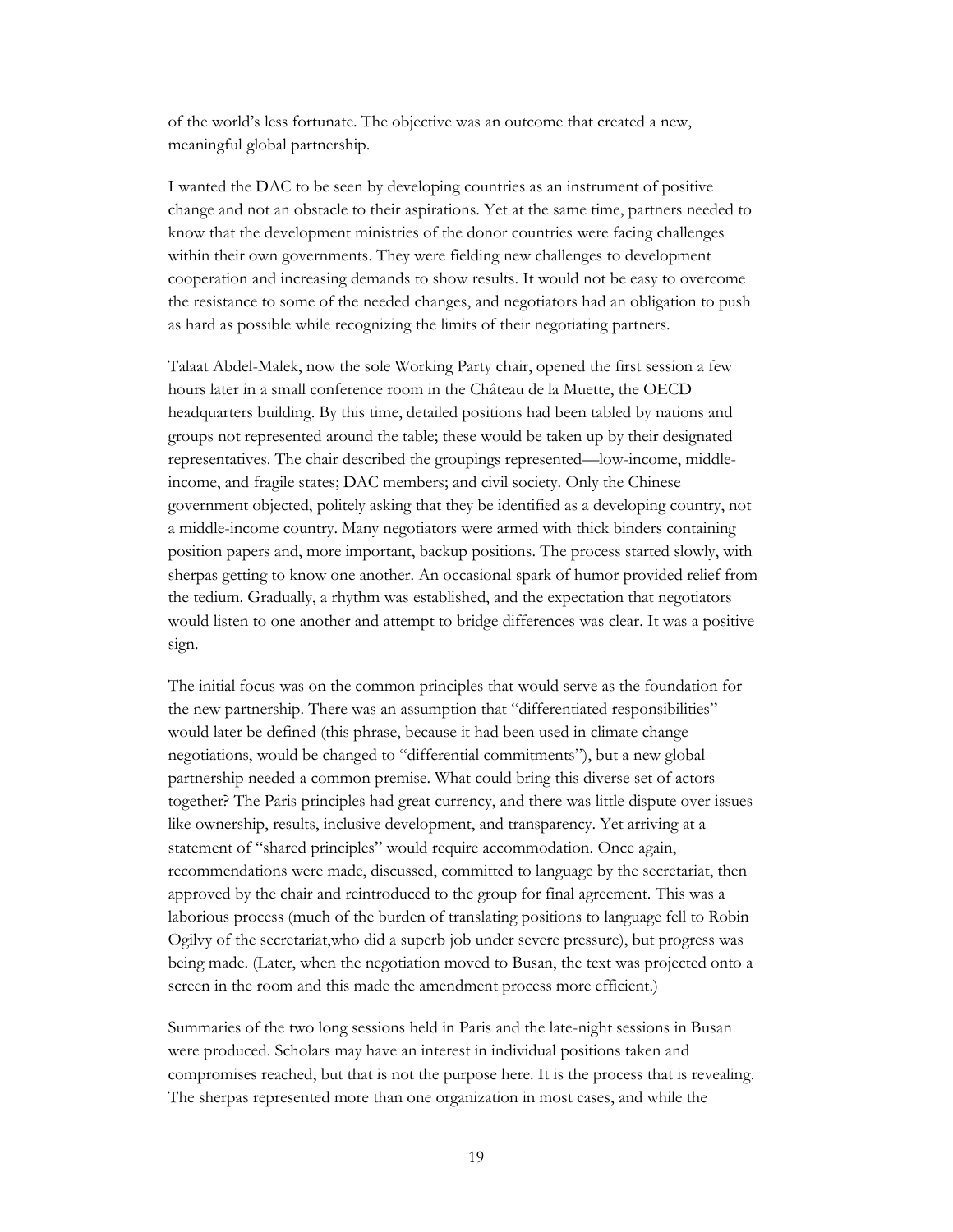sessions were closed, their interventions in Paris were being listened to in another room. After the first two sessions, outside lobbying became intense and it was soon obvious that the negotiations were taking place in a fish bowl. Within hours, literally thousands of people around the globe knew the position of a particular sherpa on a given issue, with whatever slant the advocacy group wanted to give it. This was the age of social media. There was great frustration with this, but in the end transparency produced a better outcome. The post-Busan negotiations discussed later also built on the transparent, representative model described here – the webcasting of later negotiations supported stronger civil society engagement with the process, with some viewers offering real-time updates on Twitter throughout the discussions. There were certainly few surprises.

The Busan negotiations saw developing countries negotiating with a degree of conviction and organization that had not been observed in previous high-level forums. While the DAC offers a clearly bounded "space" for collaboration among donor countries, this did not always lead to clear, shared positions for the range of reasons that I have described. One would have expected that the challenge of coordinating positions among developing countries would be even more difficult, given the size of this group and its regional diversity. There is no formal space within which ministers of finance and planning from across the developing world prepare for this sort of international process, yet the Partner Country Caucus – a relatively informal grouping of the developing country representatives from within the Working Party – provided an invaluable platform from which the developing country sherpas would draw legitimacy.

Few of us had imagined that – in the seven years since the Paris High-Level Forum – developing countries would come together as such a powerful force within international negotiations of this scale. Representatives of Bangladesh, Honduras, Mali, Rwanda, and Timor-Leste would meet in advance of each round of negotiations, and the degree of outreach and coordination behind their positions became apparent quite quickly. The draft of the outcome document released a week before the forum contained footnotes, inserted at Rwanda's request, expressing the reservation of developing countries on parts of the text that they felt lacked ambition. Although largely symbolic, the end agreement to use developing countries' systems as the "default" option for aid delivery signaled a step forward for developing countries on some of the unfinished business from Paris and Accra, and went further in calling on donors to justify their decisions and practices in the spirit of openness and transparency.

The Chinese government participated in the sherpa negotiation. Their representative had clear instructions to introduce language that distinguished between South-South and North-South cooperation. This engagement with the process was seen as a positive sign, and it was not inconsistent with the idea of outlining "common principles and differentiated responsibilities." However, efforts were made to place aspects of the Chinese language in different parts of the introduction. While no objections to this were heard immediately, at the end of the first day the Chinese representative said that she had spoken to Beijing and that the dissembling of their proposed language was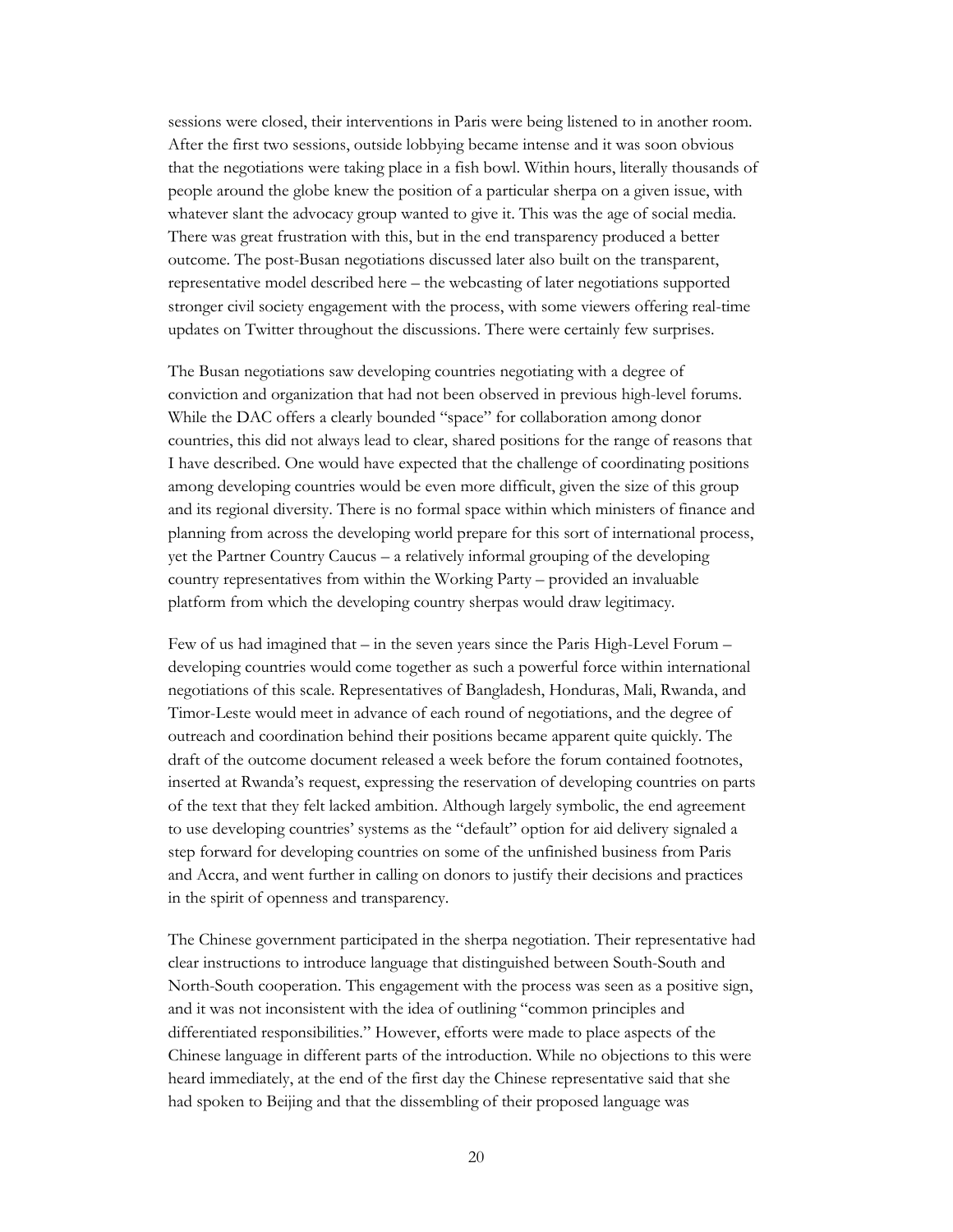unacceptable. The chair asked her to propose that Beijing reconsider, as the text had already been otherwise agreed. This clearly led to a misunderstanding; soon thereafter China informed the chair that it would withdraw from the process as it felt that its suggestions were being ignored. When the sherpa group reconvened in Busan on November 28, the Chinese government was not at the table. Matters would get worse before they got better.

## <span id="page-24-0"></span>**Lesson Seven: Don't lose hope in the end game**

As delegates and participants began to pour into the modern city of Busan, Korea, the sherpa group was convening in a side room of the huge Bexco conference facility for what was hoped would be a final all-day session. The Chinese sherpa had been seen at a local hotel, but would not be attending the session. It was known that the delegation that had been sent to Busan had limited authority and depended on word from Beijing. And now it seemed that the Chinese Vice Minister of Commerce, who had played an important role in the televised presentation of the Chinese "White Paper on Foreign Aid" and had followed the negotiations closely, had been promoted to a Vice Governor position and transferred to an important province. When chair Abdel-Malek, Enna Park of Korea, and Jon Lomoy of the secretariat met later that day with the Chinese delegation, they were told that China would not be able to endorse the outcome document. It seemed clear that they had no authority to negotiate.

The sherpas continued their work, but it looked as though the chance to engage the Chinese government had been lost. As if this was not obvious enough, the next day the prestigious *Guardian* newspaper of the UK led with a story that China would refuse to endorse the Busan outcome document. <sup>40</sup> The source was the Chinese delegation itself. This would make it even more difficult to convince the Brazilian and Indian governments. The South Africans, Russians, and Indonesians had remained positive, but were probably feeling a bit isolated. Expectations for an inclusive Busan outcome were now at a low ebb. All the sherpa group could do was to continue on—and they did, into the night.

I rode over to the conference facility the next morning with Enna Park. Despite the bad news of the day before, she and her government had not yet given up on China. Those who do not understand diplomacy, Park said, are too quick to accept what they hear. Enna Park was later to perform a key role in clarifying the Chinese position, but her optimism at this moment of lowest ebb led us to search for one more opportunity.

#### <span id="page-24-1"></span>**It's not over until it is over**

The opening of HLF4 proceeded as planned. Administrator Helen Clark of UNDP and I welcomed the 3,500 delegates and tried to set a serious yet upbeat tone. (A ceremonial opening would be held the next day at which the President of Korea, the UN Secretary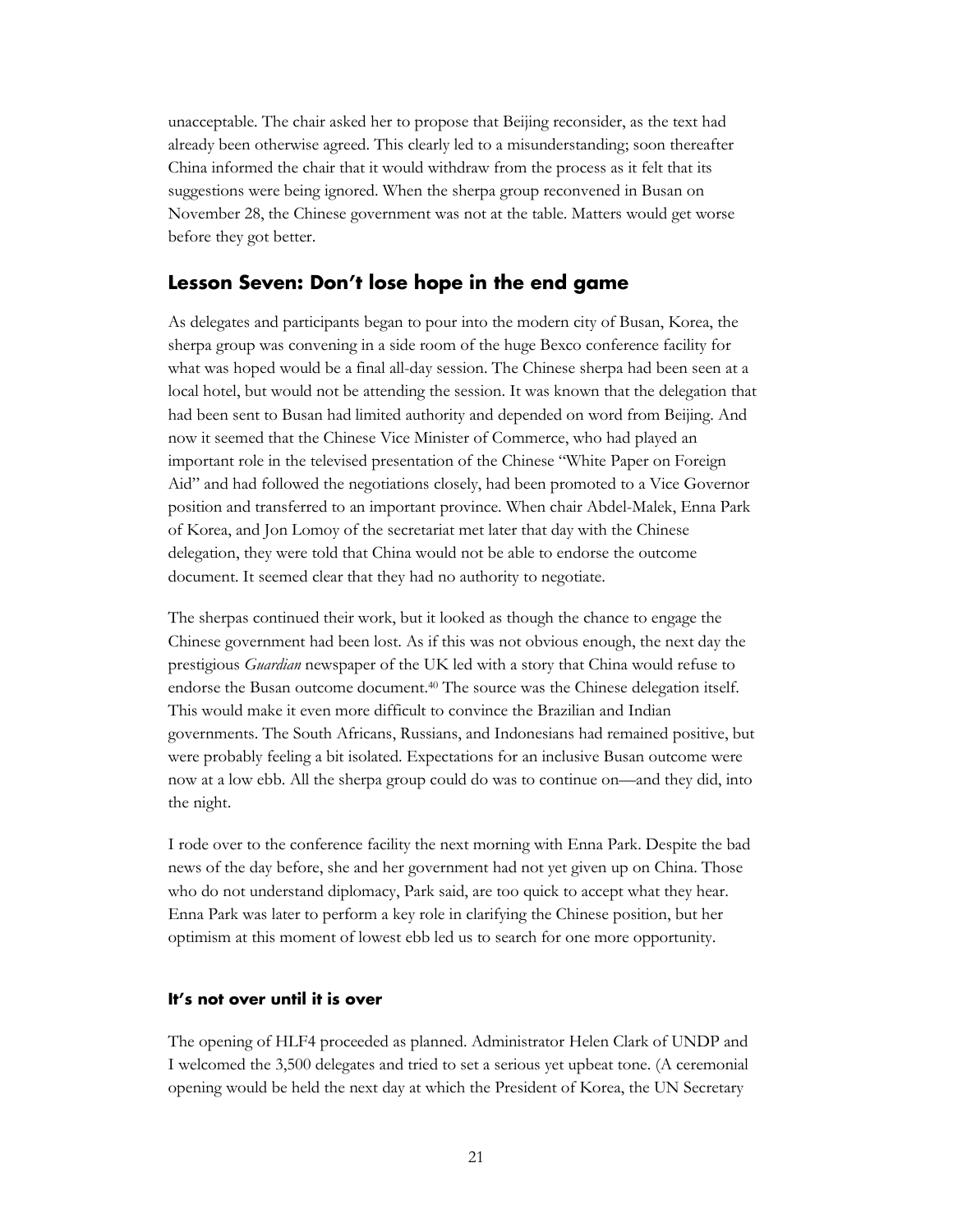General, the U.S. Secretary of State, OECD Secretary General Angel Gurria, President Kagame of Rwanda, the Queen of Jordan, and others would speak.) It fell to me as DAC chair to present the rather sobering data on where the DAC member states stood in implementing the Paris principles. The Busan Forum's most important function, I said, was to generate the political will to overcome these sad realities. This, combined with the news about the Chinese intentions, lowered expectations considerably. Few of the otherwise enthusiastic delegates could have expected what would follow.

Later on the first day, as the sherpas continued to meet on the final details of the text, I met with senior advisor Jens Sedemund and UK sherpa Richard Calvert to discuss a lastditch effort to re-engage the Chinese. We focused on the fact that UK Secretary of State Andrew Mitchell was in Beijing that day and had a 5 pm meeting with the Minister of Commerce. We agreed that it would be good to ask him to resurrect language the Chinese had offered earlier. It would acknowledge the differences between the obligations and the methods of South-South providers, but also refer to the common goals and shared principles to be enumerated in the outcome document.

That afternoon, a Brazilian delegate asked to enter the sherpa negotiation room to make a statement. He announced that the Brazilian government would endorse the outcome document as it was. Brazil had earlier presented a very comprehensive position paper, but it was sprinkled with phrases like "if we were to decide to attend the Busan Forum." Now they were saying that they would accept the "common principles and differential commitments" outlined in the draft. The sherpa group needed a breakthrough after a day of bad news and this was very well received.

More good news was on its way after the Mitchell visit in Beijing. The Chinese and Indian governments that evening proposed the following language:

The nature, modalities and responsibilities that apply to South-South cooperation differ from those that apply to North-South co-operation. At the same time, we recognize that we are all part of a development agenda in which we participate on the basis of common goals and shared principles. In this context, we encourage increased efforts to support effective co-operation based on our specific country situations. The principles, commitments and actions agreed in the outcome document in Busan shall be the reference for South-South co-operation on a voluntary basis.<sup>41</sup>

The next morning I hosted a long-scheduled breakfast for DAC ministers and agency heads. I introduced the China-India language and described the role played by UK Secretary of State Andrew Mitchell, present at the table. I suggested that we had achieved a breakthrough. Swedish Minister Gunilla Carlsson spoke first, as the longestserving minister, and then Talaat Abdel-Malek provided an update on the sherpa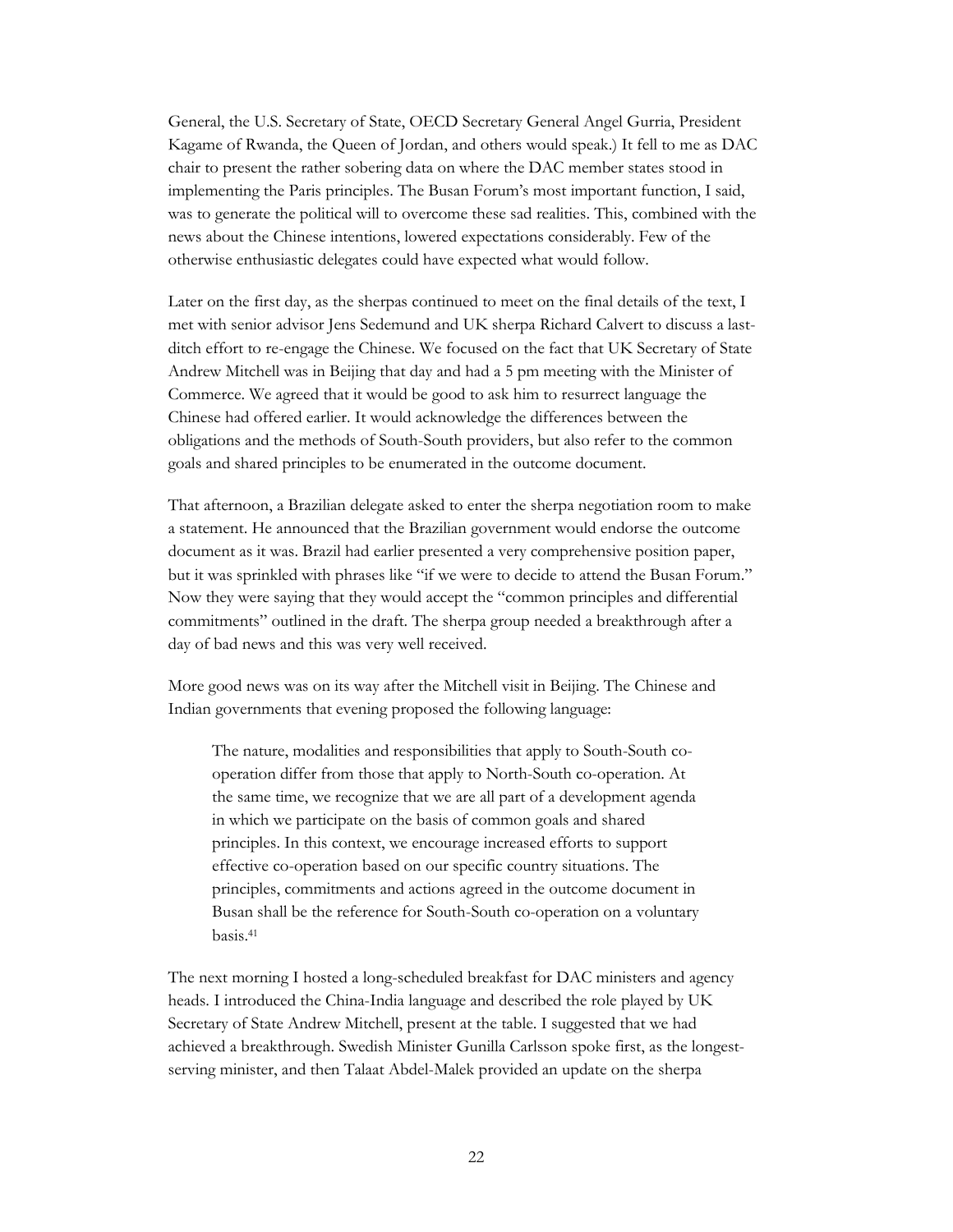negotiations. Others joined in to welcome the breakthrough. We left this breakfast convinced we had an agreement, but that was not the end of the story.

Later in the day, after an uplifting opening ceremony and many successful events in the program – which was now in full swing – word was received that the Australian, Canadian, and U.S. delegations had problems with the language offered by China and India. What did they mean by "voluntary?" Were North-South "responsibilities" so different, and, if so, why? Most important, would the Chinese and Indians help design a new Global Partnership, and would they participate in it? Could we negotiate some of these words out of the text and gain some clarification?

It was late in the day and it was clear that the Chinese and Indian delegations were unlikely to have the authority to change a word. In the sherpa meeting, Enna Park said emphatically that she had gone to the Chinese too many times already and would not do so again. She was putting the issue back to the three dissenting countries. In the end, the three countries accepted a clarification that Enna Park herself received from the Chinese delegation. One, they had always taken the position that North-South cooperation was an obligation the richer countries of the North had to the South; thus the word "responsibilities." Two, while they accepted shared principles, they had no intention of abiding by DAC rules and its monitoring systems; thus the reference to "voluntary." Finally, and most important, yes, they would participate in the creation of the new Global Partnership.

The three countries very quickly accepted these reassurances, and we had an agreement. While it didn't seem so under the pressure of the moment, Australia, Canada, and the United States had extracted important clarifications from China and India, and this would serve the new Global Partnership well. The direct involvement of two experienced foreign ministers, Kevin Rudd and Hillary Clinton, had firmed up what might otherwise have been a more ambiguous part of the agreement. In this, Enna Park and the Korean government played a key role.

The final day of HLF4 became a celebration. Those who read the outcome document, now called the Busan Partnership for Effective Development Co-operation, were impressed by its scope and the commitments it contained. There were a few criticisms that DAC donors had not reached agreement to set dates and deadlines for fulfilling their commitments, but overall the reaction was positive. Most of the 3,500 participants at Busan had no idea how difficult the process of reaching agreement had been. A negotiated document had been produced that, for the most part, did not appear to have been written by committee. It would stand, at least until 2015, as the most significant statement made by the international community on development cooperation since the Millennium Development Goals.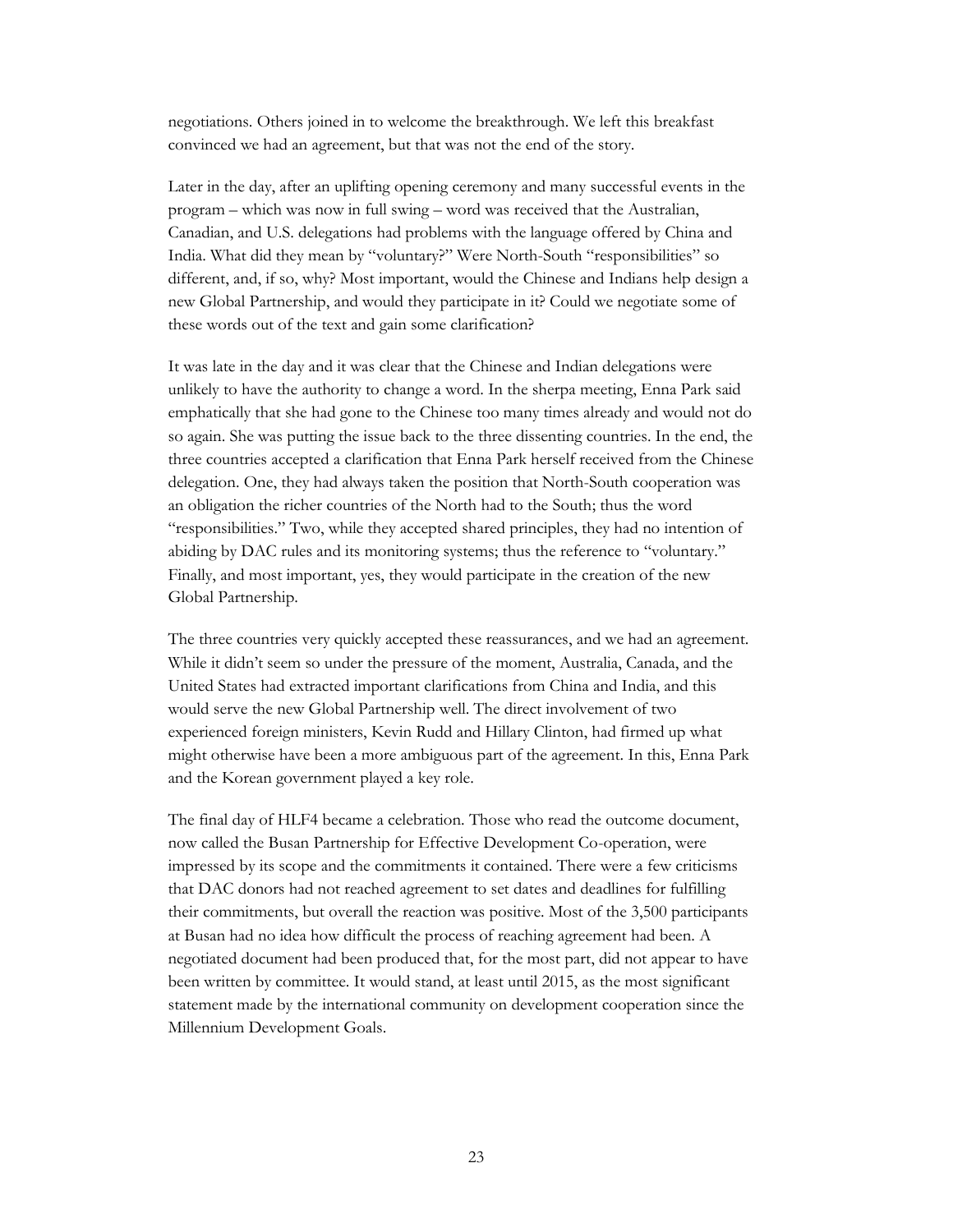#### <span id="page-27-0"></span>**Lesson Eight: Maintain the momentum**

The DAC Working Party on Aid Effectiveness was assigned the task of creating the structure of the Global Partnership and giving its Steering Committee a mandate and a monitoring role. While this seemed a rather straightforward task, it required involving a representative negotiating team and achieving the results in only six months. The chair, Talaat Abdel-Malek, wanted to keep the previous sherpa group together, but this was rejected by many who had felt left out the first time around. I recommended changing the name and the composition of the sherpa group while retaining some of the strongest links to the previous team. Thus, the group became known as the Post-Busan Interim Group, with the unfortunate acronym, PBIG. This time a representative of the Indian government joined the Brazilians, Chinese, South Africans, and Mexicans in the providers/recipients category, while Germany replaced France, Sweden joined as the representative of the Nordic-plus grouping, and the CANZ countries gained a slot, represented by Canada. The developing country representatives from the sherpa group continued as members of the PBIG, as did the BetterAId representative. They were joined by a member of the Inter-Parliamentary Union.<sup>42</sup>

The challenge was to construct a "global-light," and "country-focused" system that provided room for "differential commitments" and adequate monitoring to ensure compliance. A political body was needed to oversee implementation; it was soon decided that this body would have a Steering Committee that would provide policy guidance. The full Global Partnership would meet in plenary session every 18 to 24 months at the ministerial level. All countries that endorsed the Busan agreement would be invited to attend, and nations that were not present would be given an opportunity to endorse the Busan agreement.

A few of the G-77 members that had not endorsed were unlikely to come forward. In fact, in the spring of 2012 at the UN in New York and in other forums, some of these governments were actively attempting to convince G-77 members to withdraw their endorsements and to keep any reference to Busan out of G-20 and UN documents. In a regular April meeting of the Ibero-American group in Montevideo, Uruguay, Argentina tried to convince Latin American countries to withhold endorsement of Busan, arguing that it was not a UN conference.

At Busan we had managed to engage ministries responsible for development in their countries, thus limiting the ideological carping that often characterizes debates at the UN in New York. In the post-Busan period, however, the dynamic shifted when the Korean Foreign Minister and the Secretary General of OECD decided to send out a letter asking governments whether they would reconfirm their endorsement.<sup>43</sup> This guaranteed that foreign ministries would re-engage in the decision process. For many G-77 countries the OECD was outside the UN system and representative only of the rich countries; the letter became a red flag. Phone calls were made and steps taken to correct the misunderstandings and limit the damage. The most effective advocates for Busan were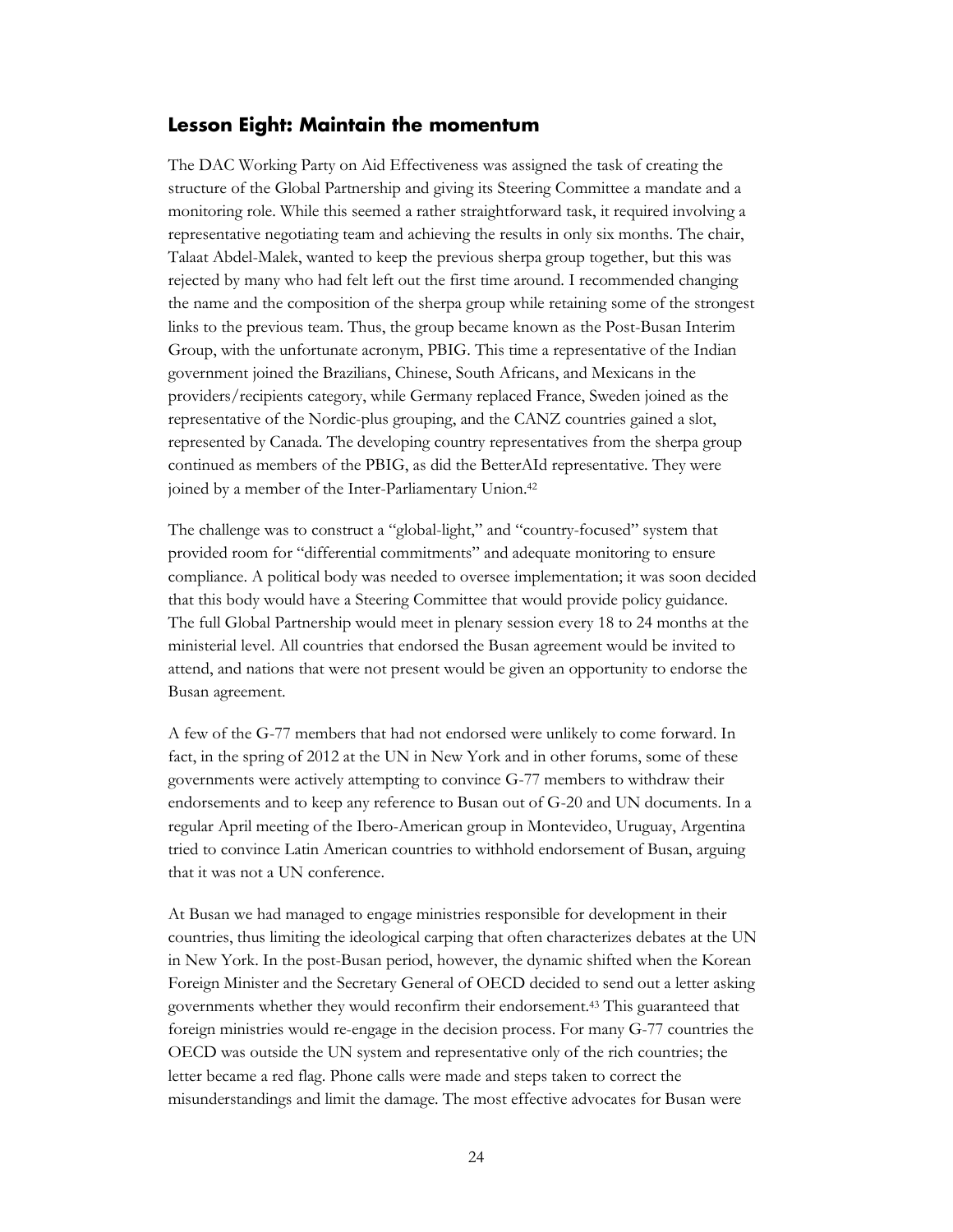the ministries of developing nations that had responsibility for development and that had negotiated the agreement a few months earlier. They attended a UN Development Cooperation Forum (UNDCF) in Brisbane, Australia, in early May 2012; there they managed to change the views of key UN officials who had heretofore heard only the New York-based G-77 point of view.

The PBIG reconvened for its final meeting in May, just after the UNDCF Brisbane meeting. Over two long days, it approved the Global Partnership mandate, created a Steering Committee of 18 members (with one ministerial co-chair from a DAC member state, one from a developing country and one from a new provider of development assistance), agreed to a support team made up of UNDP and OECD-DAC's Development Co-operation Directorate, and created a set of 10 indicators for use in a global monitoring system.

The global monitoring system was potentially the most sensitive issue for the South-South providers. China, Brazil, and India had made it clear that they did not wish to be monitored by northern DAC members. It did not seem enough that they could invoke the clause "on a voluntary basis." Enna Park and I were worried that they would use the monitoring issue as an excuse to walk away. We did not want to close the door to future participation, and so we offered language that would not only refer to the "voluntary" nature of the agreement, but also would signal that we had no desire in the future to embarrass them politically by pointing out that they were using the "voluntary" clause to avoid monitoring: "These new providers of assistance are not expected to participate in the global monitoring system in this initial Global Partnership arrangement. Their future participation in aspects of the global system is a decision left to evolving and sovereign processes…" The Brazilian delegate welcomed the amendment, but recommended changing the word "assistance" to "cooperation."<sup>44</sup>

The Indian representative also welcomed the language. He reported, for the first time, that he had instructions from New Delhi,to say that India would continue to engage with the Global Partnership, but would do so "slowly." (He said that it was "very warm in Delhi now" and that this required "slow movement." This humorous yet very meaningful intervention was most welcome.)

The full set of recommendations was to be presented to the Working Party for endorsement at a June 27-28 plenary session. I warned that the "ball of yarn needs to be wrapped tight" as we could not afford to see it unraveled. I suggested that it was a complete package and that if any changes were needed later, they could be made by the newly empowered Steering Committee.

The final meeting of the Working Party on Aid Effectiveness was held at UNESCO headquarters in Paris. The mandate of the Working Party would end on July 1. This was the last opportunity for the 80 members to approve the draft mandate, the global monitoring indicators, the support team arrangements, and the makeup of the 18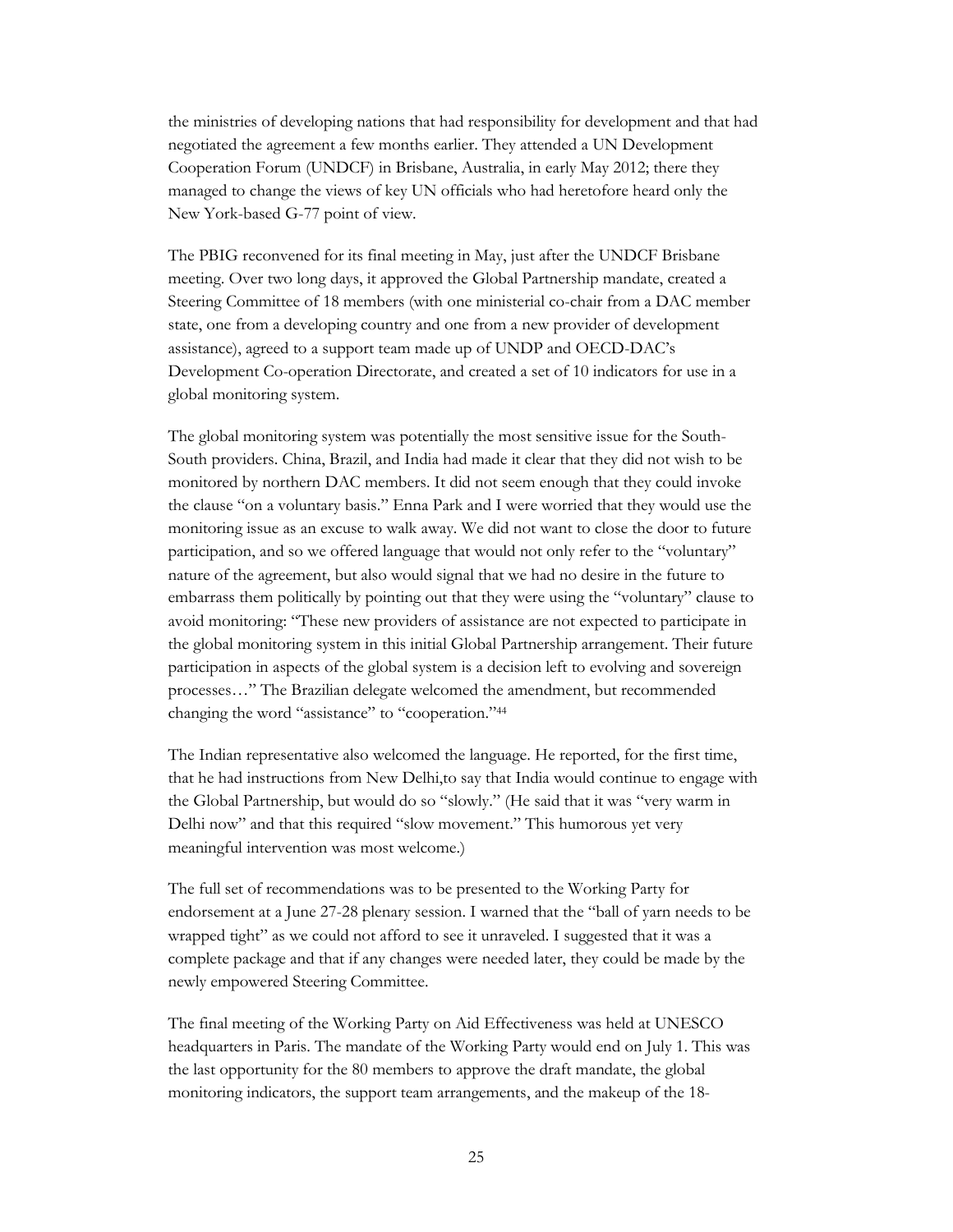member Steering Committee, the body that would oversee the Global Partnership and provide political backing for the country-focused and global-light system prescribed by the Busan outcome document. As it turned out, membership on this Steering Committee became the most contentious issue.

The DAC "constituency" group was perhaps the most manageable, but even here we had some tension. Two very talented DAC ministers volunteered to serve as co-chairs. After the European Union tried and failed to resolve the issue, the matter was turned over to the DAC chair for resolution. I encouraged the two ministers to speak to one another and work it out, one perhaps serving the second term in the rotation. They spoke and decided that they wanted to poll the committee to test preferences. We then undertook a very discreet poll of the 24 members. (It had been suggested to the DAC that the poll be extended to observers, but this had not been within the defined boundaries of the PBIG "constituency.") Mitchell won the support of the majority and was "elected" to the first co-chair position. He would be a strong and engaged leader. [Note: Mitchell was not able to assume the position as he was asked by the Prime Minister on September 3, 2012, to accept a new leadership position in the UK government—that of Chief Parliamentary Whip. Thus a new effort was undertaken to fill the donor co-chair seat. Two ministers immediately stepped forward to offer their services, an indication that there was continuing strong support for the Global Partnership within the DAC grouping. As of this writing, the new co-chair has not been selected.]

Other DAC members had volunteered to fill the three DAC positions on the Steering Committee and, given the regional distribution and personal qualities of the individuals, there was little controversy. Enna Park was proposed by Korea; the number two at USAID, Ambassador Don Steinberg, was proposed by the United States; and Gustavo Martin Prada, a former Busan sherpa, was proposed by the European Union. An "institutional" position was created for the OECD/DAC to be filled by the DAC chair. The UN Group also was assigned an institutional seat, and this went to UNDP senior executive Sigrid Kaag, who had been a strong ally as a member of the now defunct Working Party Bureau. The World Bank would represent the international financial institutions in the person of a senior official.

The civil society organizations had requested a co-chair position in the final PBIG meeting as well as an extra seat. This was not met with enthusiasm by other members or the Working Party chair, Talaat Abdel-Malek, who wanted to limit the size of the Steering Committee. This issue came to a head on July 28 in the Working Party plenary. Civil society representative Tony Tujan made this a test for the group, challenging the commitment to involve civil society on an equal basis. At the same time, the trade union organizations wanted a slot to balance the private sector. In the midst of this controversy, the civil society representatives decided to walk out of the meeting en masse. Soon after, they returned to the table saying that they had left only to consult. They continued to advocate for a co-chair position, but the matter was referred to the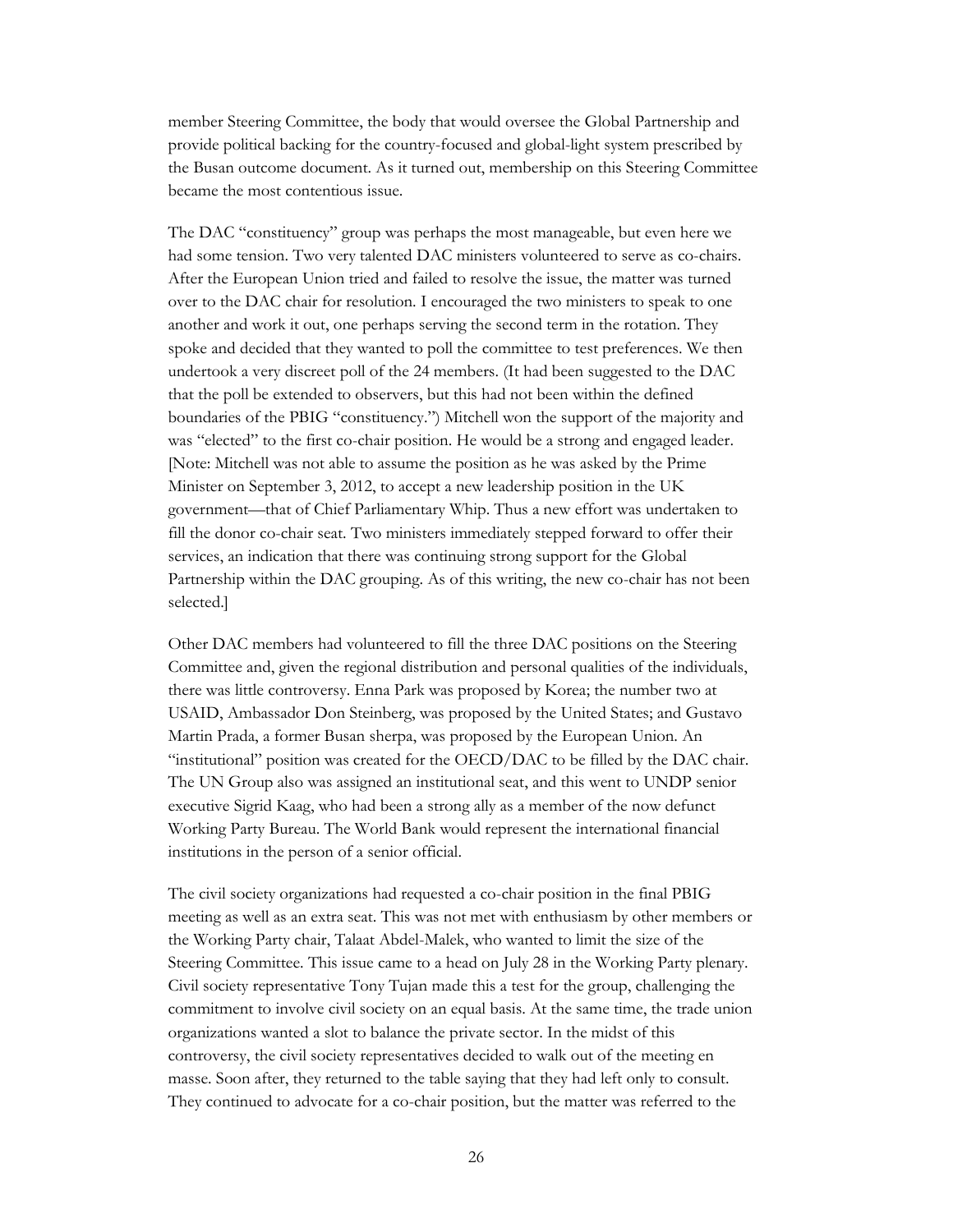new Steering Committee for resolution. This was only one of several membership issues that were kicked down the road.

Neither the developing country group nor the recipient/provider group could settle on co-chairs by the deadline. This was not surprising in that these so-called constituencies were much less well defined; in the case of the developing countries, membership covered the entire developing world. Many of the Working Party delegates were hopeful that Africa would nominate a strong candidate, as this region had the largest number of low-income countries. However, the African Union had earlier decided not to propose a candidate. (We found out later that a leadership transition at the African Union made it difficult to decide among regions.) The default position was that no candidate would be proposed. Working Party chair Abdel-Malek felt he had no choice but to accept. He had pledged to be passive in the selection process, and he stuck to that pledge admirably. I felt no such constraint and I called the President of Liberia, Ellen Johnson Sirleaf, and the President of the African Development Bank, Donald Kaberuka, to express regret that there would be no African candidate for co-chair. Both said they would help, and it was soon apparent that they had kept their promise. The African Union reopened the issue and came to the Working Party meeting prepared to ask for more time to poll their members. This was granted, and on July 19 Nigerian Finance Minister Ngozi Okonjo Iweala was nominated by the African Union. Known around the globe after her 2011 candidacy for the World Bank presidency, Okonjo Iweala would be a force for partner countries within the Global Partnership.

The recipient/provider group was even more complicated, as some emerging economies were not sure that they wanted to describe themselves in this way; others were adopting an "observer/active participant" stance (in particular China, India, and Brazil). South Africa agreed to take the lead in coordinating a response, but this group too needed more time , which was granted.

We had heard that Indonesia had expressed some interest in serving on the Steering Committee. There was enthusiasm for Development Minister Armida Alisjahbana being in the third co-chair position when development leaders convened at the annual "Tidewater" meeting in Australia in late June. Our host, the head of Australia's AUSAID, Peter Baxter, said he would meet with Minister Armida the following week in Bali. In addition, Asian Development Bank Vice President Steve Groff also volunteered to write to her. Peter Baxter soon sent a message saying that she was willing to serve. I conveyed this to the Mexican PBIG delegate Gerardo Bracho, and on July 21, South Africa and Mexico reported that they had contacted Minister Armida and that the recipient/provider constituency group had selected her.

As one participant observed, this was a "dream team." There was now no doubt that, even with Mitchell's departure, the Global Partnership would be led by outstanding and well-recognized leaders.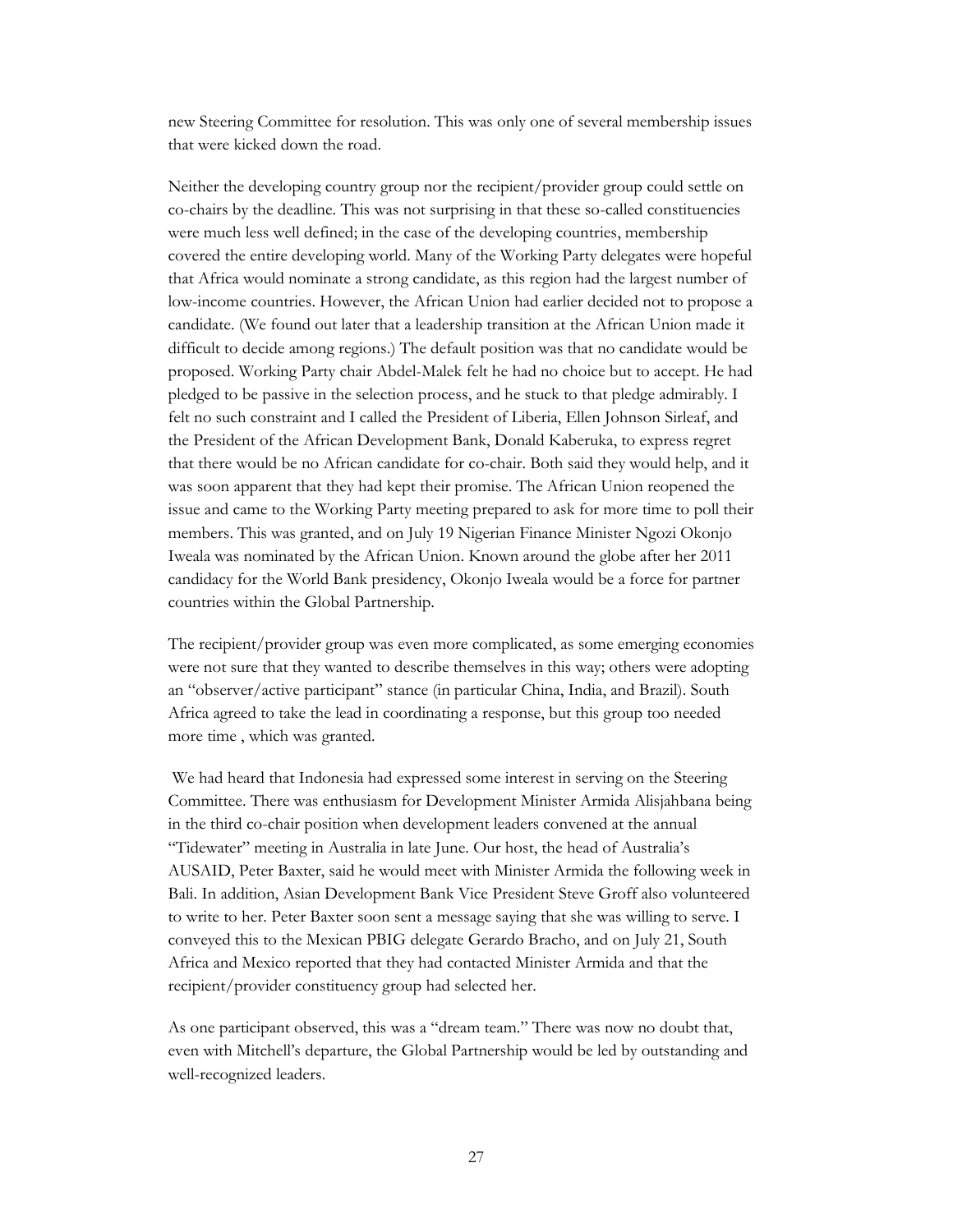Equally important, the Working Party agreed that the mandate of the Steering Committee should allow the invitation of observers. This left the door open to invite the emerging economies and the Arab Coordinating Group, which had also expressed interest in participating actively.

So the Global Partnership was born. It was not an easy process, but there was a will and a way was found. With the exception of the scramble to deal with the make-up of the vital Steering Committee, the Working Party approved the package delivered by the PBIG with only minor debate and no significant changes. The metaphorical "ball of yarn" survived intact.

The Global Partnership will be an organization that is unique: It will make equal partners of all its members, traditional donors, developing nations, new providers, civil society, parliamentarians, and the private sector. Is this the wave of the future in a shared-power, multistakeholder world? I would suggest that it is a model worth studying. We will know more in five years' time whether this experiment in multilateral diplomacy produces a more results-oriented global development effort. It remains to be seen whether the Busan agreement will rationalize the global development architecture, reduce transaction costs, and boost development results. It might do all those things and, if so, it would be worthy of the word "historic." However, even if only some of these objectives are reached, there will be little doubt that Busan created immense public value.

## <span id="page-31-0"></span>**Reflections**

For more than half the world, the Busan agreement holds potential as the lifeblood of progress, a vehicle to escape from dependency and an important means to hold donors to their commitments. Over time, the effectiveness agenda managed to engage the developing partners as nothing had before. They embraced the principles of ownership and saw the benefits of building capacity to lead their own development efforts. No one understood better than these partners the deleterious effects of fragmentation in global programs. If indeed the cost of uncoordinated effort was 30 percent of assistance resources (many cite this percentage, though little evidence exists to back it up), the cost was being paid by developing country citizens as well as Western taxpayers.

Public interest in the Busan forum was intense in the developing world and among development think tanks and advocacy groups in the West. Sadly, the mainstream Western press paid little attention. More than 300 journalists registered for the Busan Forum, most from developing nations or Korea. Advocacy groups were well represented and social media was highly active, Tweeting and running dedicated HLF4 blogs throughout the three days. This type of instant communication and analysis is now an integral part of conferences like this.

Commentary from the development think tanks in the immediate aftermath of Busan was somewhat predictable. To many, Busan demonstrated the unwillingness of the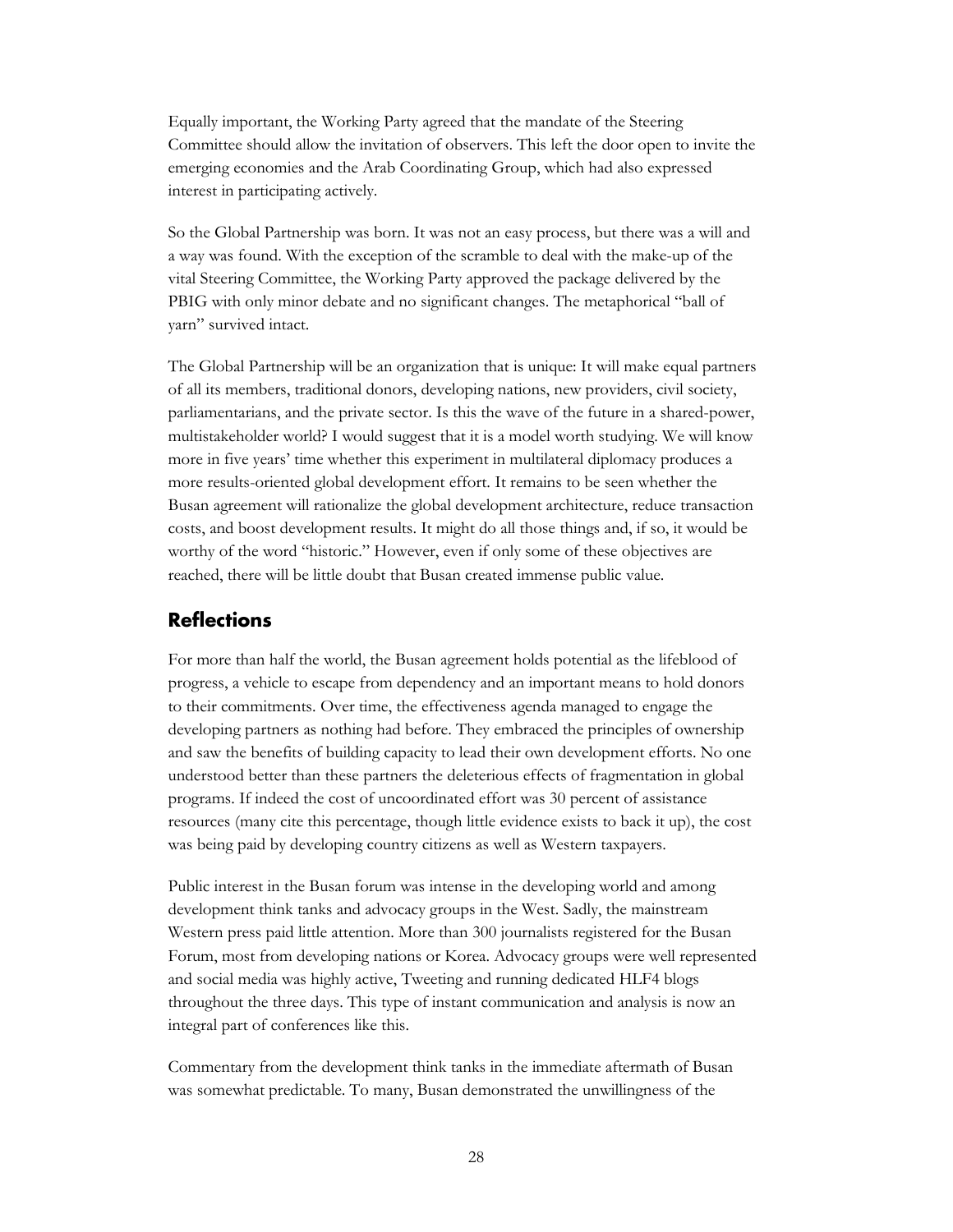donors to set deadlines on effectiveness commitments. Even the breakthrough with the emerging economies was viewed with skepticism, as the new "partnership" had yet to be defined. The significance of the effort to solve the "aid architecture" issue, the move to make it more difficult for donors to avoid using country systems, and the shift to development effectiveness had not been anticipated and were glossed over in the initial reports. The most thoughtful analysis was written by Homi Kharas of the Brookings Institution, who was present in Busan. He recognized the pros and cons, and signaled what was new.<sup>45</sup>

Civil society had organized well to participate in Busan, embracing the effectiveness principles and adopting them in position papers, including in particular the statement made at the UN Conference on LDCs in Istanbul.<sup>46</sup> They insisted that the outcome document refer to both governments and citizens. They brought parliamentarians, local government officials, union officials, women's rights organizations, youth groups, environmentalists, and human rights organizations to the table in Working Party meetings. With thousands of constituents, the BetterAid and Open Forum for Development Effectiveness grouping seemed, likewise, to have thousands of amendments to offer. Each was given serious consideration by government representatives. Only near the end of the negotiations in Busan did it become difficult to consider new proposals; by this time governments had a hard time checking new initiatives with lawyers and others back in their capitals.

As scholar Robert Keohane has observed: "Since states do not monopolize channels of contact among societies, they cannot hope to monopolize institutions of global governance…"<sup>47</sup> Busan may well have been the first international conference where this modern reality was fully accommodated. Often at these convocations, civil society is forced to run parallel programs. Sometimes the only way they feel they can make their voices heard is by disrupting the event. This time, some 500 civil society representatives were both at the conference table and inside the facility as registered participants.

The co-chair of civil society's Open Forum for Development Effectiveness, Emele Duituturaga of Fiji, described the impact of this new approach in her closing remarks: "[in other forums] Our participation as global citizens has often been marred by detentions of civil society leaders (…) In the past three years, since Accra, more than 20,000 civil society organizations (…) in more than 50 countries, have been consulted on the process, agenda and expected outcomes of HLF4 (…) That is indeed remarkable, that we ourselves find hard to believe."<sup>48</sup>

Likewise, the private sector came away from Busan feeling that it had a role to play in the development process. Global business associations and development professionals alike promoted the role of the private sector "in advancing innovation, creating wealth, income and jobs, mobilizing domestic resources and in turn contributing to poverty reduction." Commitments were made to improve the legal, regulatory, and administrative environment for private sector investment, to enable the private sector to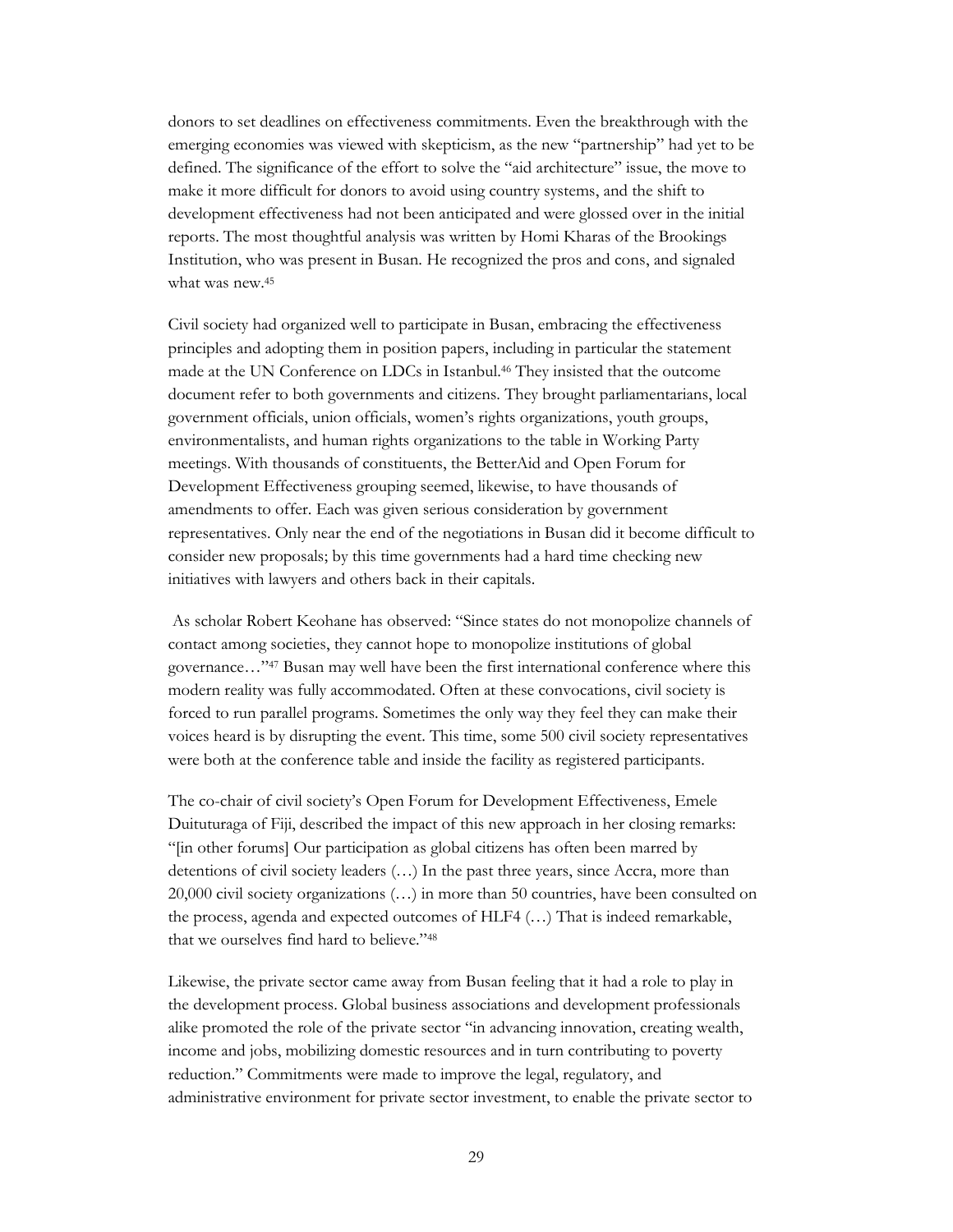participate in the design of development programs and to further develop innovative financing mechanisms to mobilize private finance for development goals.<sup>49</sup>

The developing countries also appreciated the commitment to "examine the interdependence and coherence of all public policies—not just development policies—to enable countries to make full use of the opportunities presented by international investment and trade, and to expand their domestic capital markets."<sup>50</sup> As the benefits of globalization are increasingly called into question, developing countries are searching for development paths that enable more self sufficiency. It is right to be skeptical that an international agreement expressing good intentions to be more policy-coherent will produce action. However, we can be sure that developing country partners will be less tolerant of incoherencies than before the Busan agreement, and we can expect to see it referred to frequently in other international forums.

While DAC member states sponsored the 2005 Paris forum and promoted its principles, the guardians of the principles agreed to in Busan will be both DAC member states and their developing country partners, who largely drove the process. These last will insist increasingly on monitoring progress at the country level, and when results are tallied and reported, they will be owned by the host country. The Busan agreement provides these partners with the leverage they need to insist upon better coordination, more transparent efforts, and mutual accountability for results. The donors and new providers will also gain. If Busan is fully implemented, it will produce development results that can be reported to citizens in all participating nations.

If Busan is to reach its goals, the stakeholders will need to feel the pressure that only transparency and hard evidence can provide. Busan has helped trace a very clear path to a broader understanding of the potentially complementary roles of North and South in securing improved performance. Relationships will evolve in this new multistakeholder development community, and if they evolve positively Busan will have been the vital turning point. Many individuals and institutions contributed to the public value gained; they wanted to create positive self-fulfilling prophecies, not negative ones. Optimistic leadership by literally hundreds of people – often acting separately, often together – produced a real opportunity for global action in the cause of poverty reduction.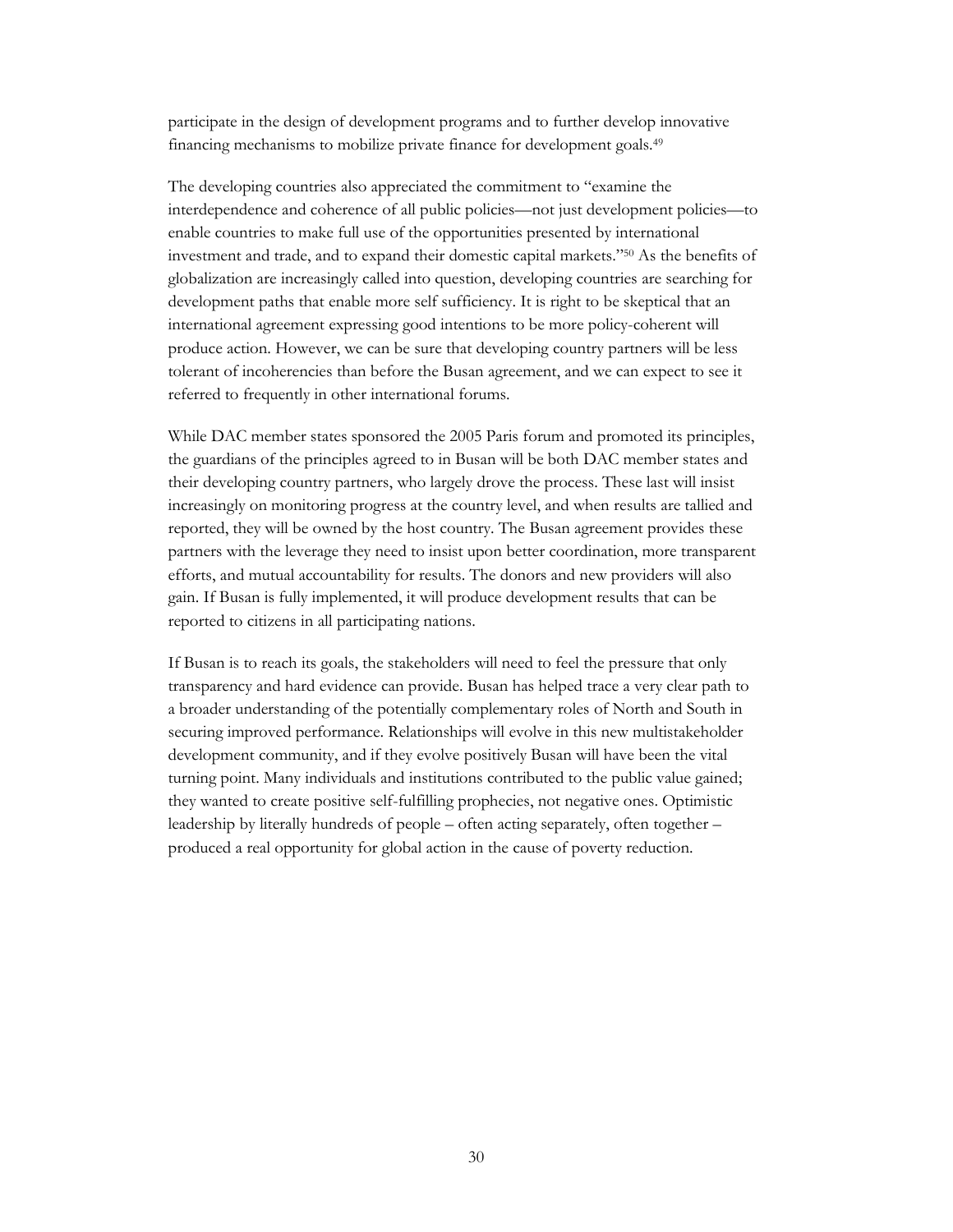### <span id="page-34-0"></span>**Endnotes**

 $\overline{a}$ 

<sup>1</sup> The HLF4 (held in Busan, Korea, November 29–December 1, 2011) produced an agreement called the Busan Partnership for Effective Development Co-operation (see OECD, "Fourth-High Level Forum on Aid Effectiveness," <http://www.oecd.org/dac/aideffectiveness/fourthhighlevelforumonaideffectiveness.htm,> accessed 9-24-2012).

<sup>2</sup> See OECD–DAC, "Fourth High-Level Forum on Aid Effectiveness: Summaries of Thematic Sessions and Building Blocks,"

[http://www.oecd.org/dac/aideffectiveness/fourthhighlevelforumonaideffectivenesssummariesofthematicsession](http://www.oecd.org/dac/aideffectiveness/fourthhighlevelforumonaideffectivenesssummariesofthematicsessionsandbuildingblocks.htm) [sandbuildingblocks.htm,](http://www.oecd.org/dac/aideffectiveness/fourthhighlevelforumonaideffectivenesssummariesofthematicsessionsandbuildingblocks.htm) accessed 9-24-2012.

<sup>3</sup> Jonathan Glennie,"Busan Has Been an Expression of Shifting Geopolitical Realities," blog posted to *Poverty Matters Blog (The Guardian)* December 2, 2011, [www.guardian.co.uk/global-development/poverty](http://www.guardian.co.uk/global-development/poverty-matters/2011/dec/02/busan-shifting-geopolitical-realities)[matters/2011/dec/02/busan-shifting-geopolitical-realities,](http://www.guardian.co.uk/global-development/poverty-matters/2011/dec/02/busan-shifting-geopolitical-realities) accessed 9-24-2012.

<sup>4</sup> The previous forums were in Rome (2003), Paris (2005), and Accra (2008).

<sup>5</sup> See DAC/DCD website:

http://www.oecd.org/document/2/0,3746,en\_2649\_3236398\_49478466\_1\_1\_1\_1,00.html.

<sup>6</sup> Members of the OECD in 2011 included: [Australia,](http://www.oecd.org/country/0,3731,en_33873108_33873229_1_1_1_1_1,00.html) [Austria,](http://www.oecd.org/country/0,3731,en_33873108_33873245_1_1_1_1_1,00.html) [Belgium,](http://www.oecd.org/country/0,3731,en_33873108_33873261_1_1_1_1_1,00.html) [Canada,](http://www.oecd.org/country/0,3731,en_33873108_33873277_1_1_1_1_1,00.html) [Chile,](http://www.oecd.org/country/0,3731,en_33873108_39418658_1_1_1_1_1,00.html) [Czech Republic,](http://www.oecd.org/country/0,3731,en_33873108_33873293_1_1_1_1_1,00.html)  [Denmark,](http://www.oecd.org/country/0,3731,en_33873108_33873309_1_1_1_1_1,00.html) [Estonia,](http://www.oecd.org/country/0,3731,en_33873108_39418677_1_1_1_1_1,00.html) [Finland,](http://www.oecd.org/country/0,3731,en_33873108_33873360_1_1_1_1_1,00.html) [France,](http://www.oecd.org/country/0,3731,en_33873108_33873376_1_1_1_1_1,00.html) [Germany,](http://www.oecd.org/country/0,3731,en_33873108_33873402_1_1_1_1_1,00.html) [Greece,](http://www.oecd.org/country/0,3731,en_33873108_33873421_1_1_1_1_1,00.html) [Hungary,](http://www.oecd.org/country/0,3731,en_33873108_33873438_1_1_1_1_1,00.html) [Iceland,](http://www.oecd.org/country/0,3731,en_33873108_33873476_1_1_1_1_1,00.html) [Ireland,](http://www.oecd.org/country/0,3731,en_33873108_33873500_1_1_1_1_1,00.html) [Israel,](http://www.oecd.org/country/0,3731,en_33873108_39418575_1_1_1_1_1,00.html) [Italy,](http://www.oecd.org/country/0,3731,en_33873108_33873516_1_1_1_1_1,00.html) [Japan,](http://www.oecd.org/country/0,3731,en_33873108_33873539_1_1_1_1_1,00.html) [Korea,](http://www.oecd.org/country/0,3731,en_33873108_33873555_1_1_1_1_1,00.html) [Luxembourg,](http://www.oecd.org/country/0,3731,en_33873108_33873574_1_1_1_1_1,00.html) [Mexico,](http://www.oecd.org/country/0,3731,en_33873108_33873610_1_1_1_1_1,00.html) [Netherlands,](http://www.oecd.org/country/0,3731,en_33873108_33873626_1_1_1_1_1,00.html) New [Zealand,](http://www.oecd.org/country/0,3731,en_33873108_33873658_1_1_1_1_1,00.html) [Norway,](http://www.oecd.org/country/0,3731,en_33873108_33873681_1_1_1_1_1,00.html) [Poland,](http://www.oecd.org/country/0,3731,en_33873108_33873739_1_1_1_1_1,00.html) [Portugal,](http://www.oecd.org/country/0,3731,en_33873108_33873764_1_1_1_1_1,00.html) [Slovak Republic,](http://www.oecd.org/country/0,3731,en_33873108_33873781_1_1_1_1_1,00.html) [Slovenia,](http://www.oecd.org/country/0,3731,en_33873108_38910029_1_1_1_1_1,00.html) [Spain,](http://www.oecd.org/country/0,3731,en_33873108_33873806_1_1_1_1_1,00.html)  [Sweden,](http://www.oecd.org/country/0,3731,en_33873108_33873822_1_1_1_1_1,00.html) [Switzerland,](http://www.oecd.org/country/0,3731,en_33873108_33873838_1_1_1_1_1,00.html) [Turkey,](http://www.oecd.org/country/0,3731,en_33873108_33873854_1_1_1_1_1,00.html) [United Kingdom,](http://www.oecd.org/country/0,3731,en_33873108_33873870_1_1_1_1_1,00.html) [United States.](http://www.oecd.org/country/0,3731,en_33873108_33873886_1_1_1_1_1,00.html)

<sup>7</sup> Members of the DAC in 2011 included: [Australia,](http://www.oecd.org/country/0,3731,en_33873108_33873229_1_1_1_1_1,00.html) [Austria,](http://www.oecd.org/country/0,3731,en_33873108_33873245_1_1_1_1_1,00.html) [Belgium,](http://www.oecd.org/country/0,3731,en_33873108_33873261_1_1_1_1_1,00.html) [Canada,](http://www.oecd.org/country/0,3731,en_33873108_33873277_1_1_1_1_1,00.html) Denmark, Finland[, France,](http://www.oecd.org/country/0,3731,en_33873108_33873376_1_1_1_1_1,00.html) [Germany,](http://www.oecd.org/country/0,3731,en_33873108_33873402_1_1_1_1_1,00.html) [Greece,](http://www.oecd.org/country/0,3731,en_33873108_33873421_1_1_1_1_1,00.html) [Ireland,](http://www.oecd.org/country/0,3731,en_33873108_33873500_1_1_1_1_1,00.html) [Italy,](http://www.oecd.org/country/0,3731,en_33873108_33873516_1_1_1_1_1,00.html) [Japan,](http://www.oecd.org/country/0,3731,en_33873108_33873539_1_1_1_1_1,00.html) [Korea,](http://www.oecd.org/country/0,3731,en_33873108_33873555_1_1_1_1_1,00.html) [Luxembourg,](http://www.oecd.org/country/0,3731,en_33873108_33873574_1_1_1_1_1,00.html) [Netherlands,](http://www.oecd.org/country/0,3731,en_33873108_33873626_1_1_1_1_1,00.html) New [Zealand,](http://www.oecd.org/country/0,3731,en_33873108_33873658_1_1_1_1_1,00.html) [Norway,](http://www.oecd.org/country/0,3731,en_33873108_33873681_1_1_1_1_1,00.html) [Portugal,](http://www.oecd.org/country/0,3731,en_33873108_33873764_1_1_1_1_1,00.html) [Spain,](http://www.oecd.org/country/0,3731,en_33873108_33873806_1_1_1_1_1,00.html) [Sweden,](http://www.oecd.org/country/0,3731,en_33873108_33873822_1_1_1_1_1,00.html) [Switzerland,](http://www.oecd.org/country/0,3731,en_33873108_33873838_1_1_1_1_1,00.html) [United Kingdom,](http://www.oecd.org/country/0,3731,en_33873108_33873870_1_1_1_1_1,00.html) [United States,](http://www.oecd.org/country/0,3731,en_33873108_33873886_1_1_1_1_1,00.html) European Union.

<sup>8</sup> OECD (2011), Busan Partnership for Effective Development Co-operation, outcome document of the Fourth High-Level Forum on Aid Effectiveness, Busan, Republic of Korea, 29 November–1 December 2011, p. 2.

<sup>9</sup> The DAC established the Working Party on Aid Effectiveness to find ways of producing greater impact from aid funds. To this end, the WP-EFF organized the various Forums (See "DAC in Dates: The History of OECD's Development Assistance Committee"). [http://www.oecd.org/dataoecd/3/38/1896808.pdf.](http://www.oecd.org/dataoecd/3/38/1896808.pdf)

<sup>10</sup> OECD (2012), Aid Effectiveness 2011: Progress in Implementing the Paris Declaration, Better Aid, OECD Publishing. [http://dx.doi.org/10.1787/9789264125780-en.](http://dx.doi.org/10.1787/9789264125780-en) The Evaluation of the Paris Declaration, Phase 2, Final Report, May 2011. Bernard Wood, Julia Betts, Florence Etta, Julian Gayfer, Dorte Kabell, Naomi Ngwira, Francisco Sagasti, and Mallika Samaranayake. Available on www.oecd.org/dac/evaluationnetwork/pde and ordered free of charge online [http://pd-website.inforce.dk/.](http://pd-website.inforce.dk/)

<sup>11</sup> The "Land, Labor and Capital" is a standard formulation in the economic field; it is attributed here to Dean Carol Lancaster of the Georgetown University School of Foreign Service.

<sup>12</sup> An exception is a volume edited by Michael G. Schechter, "United Nations-sponsored World Conferences," United Nations Press, 2001.

<sup>13</sup> The WP-EFF was supported by the OECD Development Cooperation Directorate (DCD), headed up by former Norwegian Ambassador Jon Lomoy, and in particular the DCD Aid Quality and Architecture (AQUA) team led by Brenda Killen, including: Emily Bosch, Hubert de Milly, Frederik Ericsson, Sara Fyson, Eudardo Gonzales, Rinko Jogo, Gimin Kang, Hanna-Mari Kilpelainen, Divya Mathew, Anthony Nguyen, Marjolaine Nicod, Robin Ogilvy, Elisabeth Sandor, and Suzanne Steensen. Communications for the secretariat was handled by Christine Graves.

<sup>14</sup> I served as Administrator of USAID from May 1993 to July 1999.

<sup>15</sup> "Shaping the 21st Century: The Contribution of Development Co-operation" was released in May 1996 at the Thirty-Fourth High-Level Meeting of the Development Assistance Committee, held on 6-7 May 1996. It may be accessed on [www.oecd.org/dataoecd/23/35/2508761.pdf.](http://www.oecd.org/dataoecd/23/35/2508761.pdf) 

<sup>16</sup> The United Nations Millennium Declaration was adopted by the UN General Assembly on September 8, 2000. It can be accessed on [www.un.org/millenniumgoals/.](http://www.un.org/millenniumgoals/)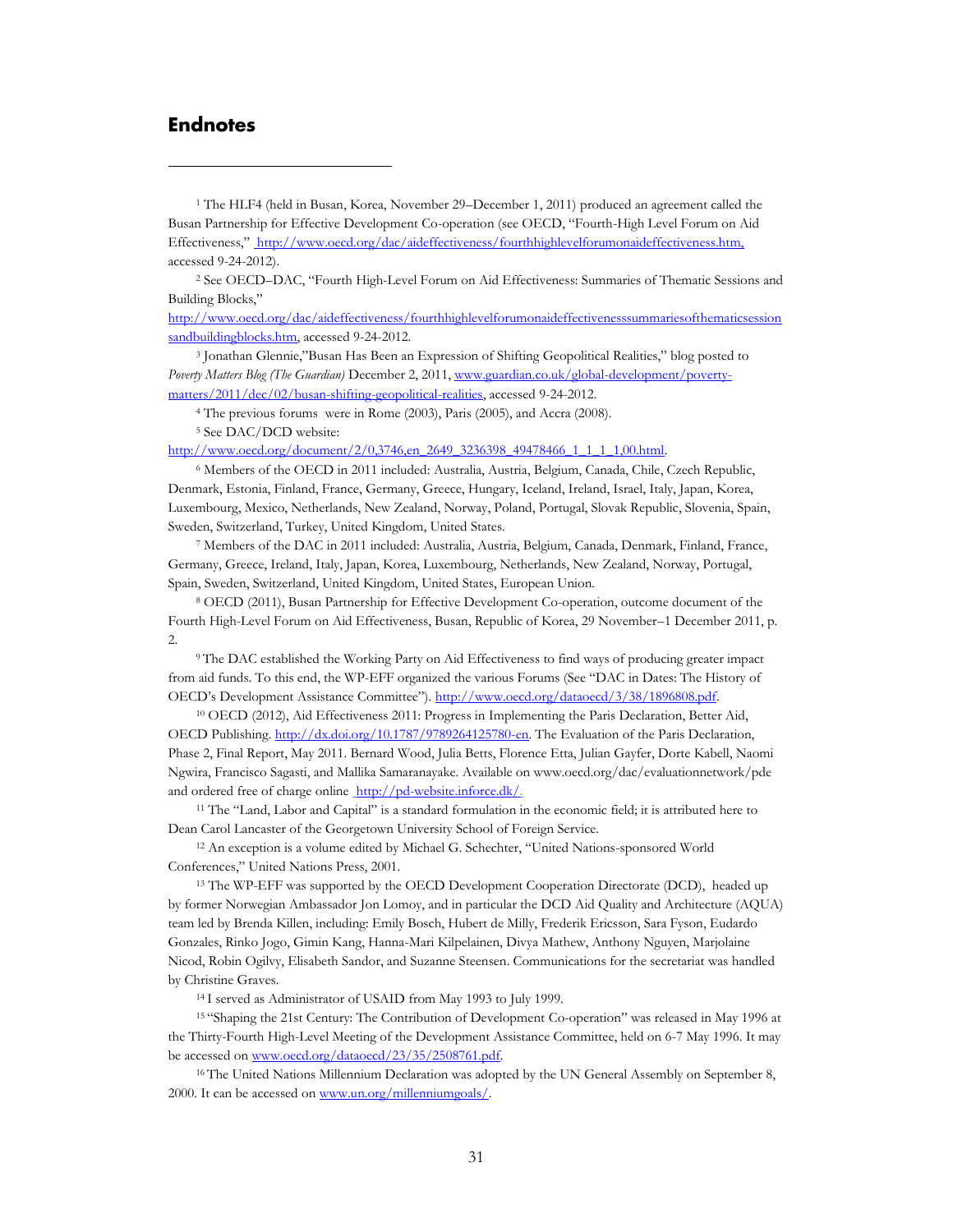<sup>17</sup> The Monterrey Summit on Financing for Development was held in Monterrey, Mexico, 18-22 March 2002. Report may be accessed on [http://www.un.org/esa/ffd/monterrey/MonterreyConsensus.pdf.](http://www.un.org/esa/ffd/monterrey/MonterreyConsensus.pdf)

<sup>18</sup> Harmonization centered on: tailoring development assistance to the priorities and timing of the countries receiving it; increasing delegation and flexibility among donor staff on developing country programs and projects; and encouraging and monitoring good practice, backed by analytic work to strengthen the leadership of developing countries. See "Rome Declaration on Harmonisation," available in OECD (2003), *Harmonising Donor Practices for Effective Aid Delivery: Good Practice Papers,* DAC Guidelines and Reference Series.

<sup>19</sup> Ibid, p. 10.

 $\overline{a}$ 

<sup>20</sup> Ibid, p. 10.

<sup>21</sup>The five Paris Declaration principles are: 1. Ownership: Developing countries set their own strategies for poverty reduction, improve their institutions and tackle corruption. 2. Alignment: Donor countries align behind these objectives and use local systems. 3. Harmonization: Donor countries coordinate, simplify procedures, and share information to avoid duplication. 4. Results: Developing countries and donors shift focus to development results and results get measured. 5. Mutual accountability: Donors and partners are accountable for development results.

<sup>22</sup> Ibid, p.1. See *Financial Times* article describing 11th-hour challenges in Accra negotiations: Alan Beattie, "US and Japan fight overseas aid proposals," *Financial Times,* Sept. 4, 2008**.**

<sup>23</sup> For a full description of the Working Party on Aid Effectiveness, see the DAC/DCD website on [http://www.oecd.org/document/35/0,3343,en\\_2649\\_3236398\\_43382307\\_1\\_1\\_1\\_1,00.html.](http://www.oecd.org/document/35/0,3343,en_2649_3236398_43382307_1_1_1_1,00.html)

 $24$  I was elected by the member states as the 13<sup>th</sup> DAC Chair in November 2009.

<sup>25</sup> Jean-Michel Severino and Olivier Rey, "The end of ODA (II) : The Birth of Hypercollective Action," Center for Global Development, Working Paper 18, June 2010.

<sup>26</sup> OECD rules require prior approval for the attendance of nonmembers at formal meetings. The DAC has a unique mandate to invite nonmembers without prior approval of the OECD Council, but the committee must agree in advance of the meeting. While in this case the matter was discussed, no formal consent had been granted.

<sup>27</sup> The DAC/DCD website on "Promoting Dialogue Beyond the DAC," at

[http://www.oecd.org/document/40/0,3746,en\\_2649\\_33721\\_45443983\\_1\\_1\\_1\\_1,00.html.](http://www.oecd.org/document/40/0,3746,en_2649_33721_45443983_1_1_1_1,00.html)

<sup>28</sup> OECD (2011), "Welcoming New Partnerships in International Development Co-operation," OECD Development Assistance Committee Statemen, April 6, 2011, p. 1, [http://www.oecd.org/dac/47652500.pdf.](http://www.oecd.org/dac/47652500.pdf) 

<sup>29</sup> For more information on the China-DAC Study Group, see the DAC/DCD website: [http://www.oecd.org/document/63/0,3746,en\\_2649\\_34621\\_44173540\\_1\\_1\\_1\\_1,00.html.](http://www.oecd.org/document/63/0,3746,en_2649_34621_44173540_1_1_1_1,00.html)

<sup>30</sup> "China's Foreign Aid," Information Office of the State Council, the People's Republic of China, April 2011, Beijing.

<sup>31</sup> See report of the DAC/Arab Coordinating Group and the statement issued on the DAC-DCD website: [http://www.oecd.org/document/24/0,3746,en\\_2649\\_33721\\_48351000\\_1\\_1\\_1\\_1,00.html](http://www.oecd.org/document/24/0,3746,en_2649_33721_48351000_1_1_1_1,00.html)

<sup>32</sup> Wood, B., et al. (2011) Op cit, p.2.

<sup>33</sup> In the end, only 78 of the 90 surveys contained data adequate for empirical analysis.

<sup>34</sup> OECD (2012) op cit.

<sup>35</sup> J. Brian Atwood, "Statement to the G20 on the Busan High-Level Forum," September 20, 2011,

[http://www.google.com/url?sa=t&rct=j&q=&esrc=s&source=web&cd=1&cad=rja&ved=0CCIQFjAA&url=h](http://www.google.com/url?sa=t&rct=j&q=&esrc=s&source=web&cd=1&cad=rja&ved=0CCIQFjAA&url=http%3A%2F%2Fwww.oecd.org%2Fdac%2FDAC%2520Chair%2520Statement%2520to%2520the%2520G20%2520on%2520Busan.pdf&ei=c2BsUKa5L8PV0gGoy4HABw&usg=AFQjCNG0sIbNesWRx-RNGd_E_GGPtxnYoA&sig2=f1aD--WHffV2j_F7CBpVLw) [ttp%3A%2F%2Fwww.oecd.org%2Fdac%2FDAC%2520Chair%2520Statement%2520to%2520the%2520G20%2](http://www.google.com/url?sa=t&rct=j&q=&esrc=s&source=web&cd=1&cad=rja&ved=0CCIQFjAA&url=http%3A%2F%2Fwww.oecd.org%2Fdac%2FDAC%2520Chair%2520Statement%2520to%2520the%2520G20%2520on%2520Busan.pdf&ei=c2BsUKa5L8PV0gGoy4HABw&usg=AFQjCNG0sIbNesWRx-RNGd_E_GGPtxnYoA&sig2=f1aD--WHffV2j_F7CBpVLw) [520on%2520Busan.pdf&ei=c2BsUKa5L8PV0gGoy4HABw&usg=AFQjCNG0sIbNesWRx-](http://www.google.com/url?sa=t&rct=j&q=&esrc=s&source=web&cd=1&cad=rja&ved=0CCIQFjAA&url=http%3A%2F%2Fwww.oecd.org%2Fdac%2FDAC%2520Chair%2520Statement%2520to%2520the%2520G20%2520on%2520Busan.pdf&ei=c2BsUKa5L8PV0gGoy4HABw&usg=AFQjCNG0sIbNesWRx-RNGd_E_GGPtxnYoA&sig2=f1aD--WHffV2j_F7CBpVLw)[RNGd\\_E\\_GGPtxnYoA&sig2=f1aD--WHffV2j\\_F7CBpVLw](http://www.google.com/url?sa=t&rct=j&q=&esrc=s&source=web&cd=1&cad=rja&ved=0CCIQFjAA&url=http%3A%2F%2Fwww.oecd.org%2Fdac%2FDAC%2520Chair%2520Statement%2520to%2520the%2520G20%2520on%2520Busan.pdf&ei=c2BsUKa5L8PV0gGoy4HABw&usg=AFQjCNG0sIbNesWRx-RNGd_E_GGPtxnYoA&sig2=f1aD--WHffV2j_F7CBpVLw) .

<sup>36</sup> See the Birmingham Summit 15-17 May 1998 Communiqué:

[http://www.g8.utoronto.ca/summit/1998birmingham/finalcom.htm.](http://www.g8.utoronto.ca/summit/1998birmingham/finalcom.htm) 

<sup>37</sup> The United Nations Millennium Declaration, op cit, p. 4.

<sup>38</sup> The Seoul Consensus on development was adopted by the G-20 Summit on November 12, 2010 in Seoul, Korea.

<sup>39</sup> The following individuals made up the sherpa group chaired by Talaat Abdel-Malek (WP-EFF chair) to negotiate the Busan outcome document: Mr. Iqbal Mahmood, Secretary, Economic Relations Division, Ministry